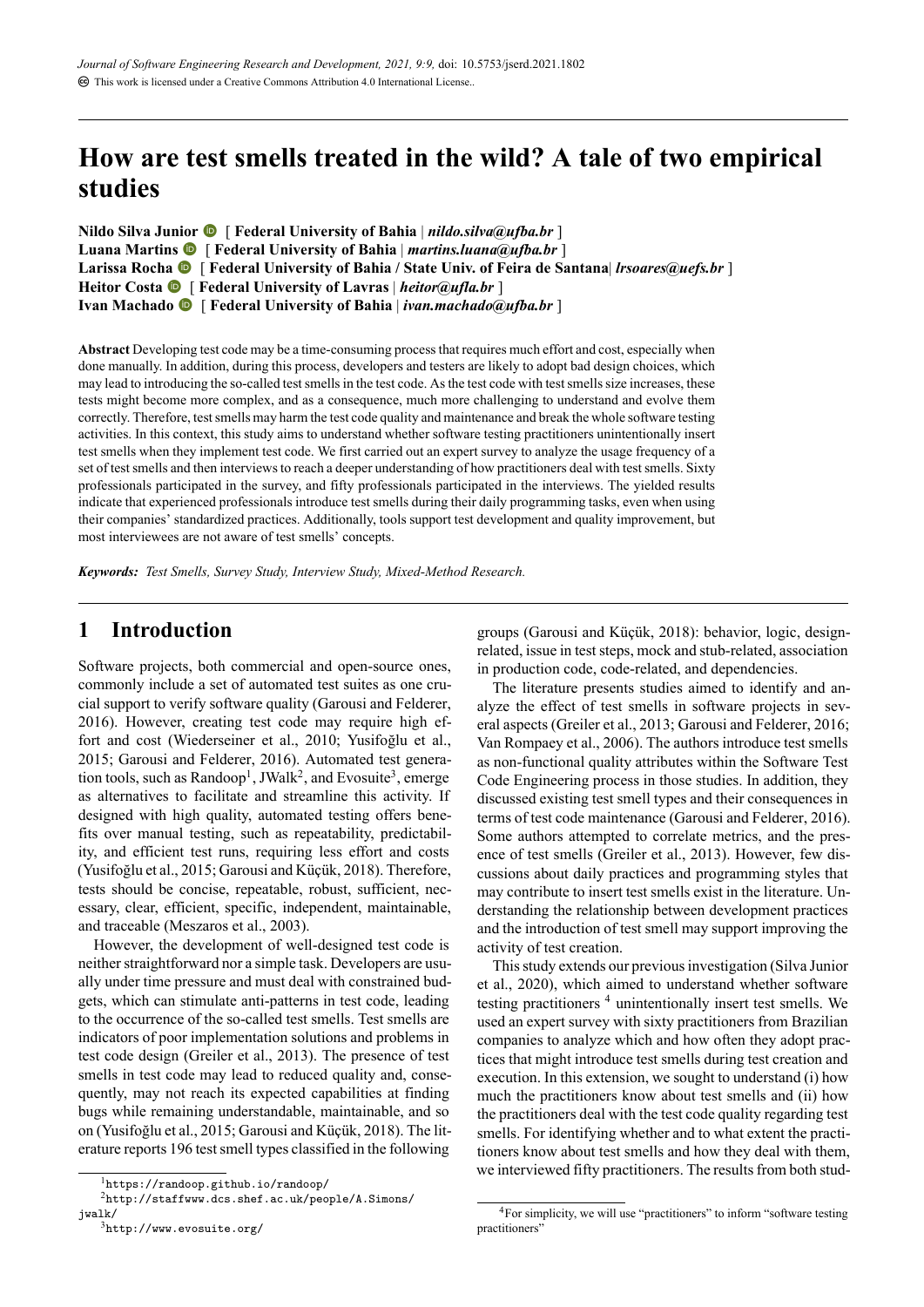ies are complementary. We found that most of the interviewees did not know anything about the concept of test smells. They commonly used practices that introduced test smells, but they hardly removed them from the test code.

We mapped which daily programming practices would be associated with each test smell for both test creation and execution. Then, we asked the practitioners if they used those practices without the need to name the test smells. We used the interviews to complement the survey and analyze the practitioners' unit test creation, maintenance, and quality verification activities. In addition, we investigated the practitioners' knowledge about test smells and how they treat those smells during unit test creation and maintenance.

Our study may provide insights to understand how and which practices may introduce test smells in test code. In addition, we presented the practitioners' point of view about activities related to unit test code and their beliefs about test smells' treatment. Thus, we investigated the following research questions:

- **RQ1: Do practitioners use test case design practices that might lead to the introduction of test smells?** We investigated whether bad design choices may be related to test smells.
- **RQ2: Which practices are present in practitioners' daily activities that lead to introducing test smells?** We investigated which test smells are associated with the most frequent practitioners' practices.
- **RQ3: Does the practitioners' experience interfere with the introduction of test smells?** We investigated whether, over time, practitioners improve the activity of test creation.
- **RQ4: How aware of test smells are the practitioners?** We investigated the practitioners' knowledge of test smells.
- **RQ5: What practices have practitioners employed to treat test smells?** We investigated how the practitioners deal with test smells in their daily activities.

The remainder of this article is structured as follows: Section [2](#page-1-0) introduces the concept of test smells; Section [3](#page-2-0) details the research method applied in this study; Section [4](#page-2-1) presents the survey's design and results; Section [5](#page-6-0) presents the interview's design and results; Section [6](#page-9-0) discusses the main findings of this investigation; Section [7](#page-12-0) presents the threats to validity; Section [8](#page-12-1) discusses related work, and Section [9](#page-12-2) draws concluding remarks.

## <span id="page-1-0"></span>**2 Test Smells**

Automated tests may generate more efficient results when compared to manually executed ones. Due to their repeatability and non-human interference, automated tests might lead to time and execution effort reductions [\(Yusifoğlu et al.,](#page-14-1) [2015;](#page-14-1) [Garousi and Küçük](#page-13-1), [2018](#page-13-1)). However, developing test code is not a trivial task, and the automated tools may not ensure the system quality because they can generate one poor design [\(Palomba et al.,](#page-13-5) [2016](#page-13-5); [Virgínio et al.,](#page-14-3) [2019](#page-14-3)). In realworld practice, developers are likely to use anti-patterns during test creation and evolution, leading to errors in implementing test code [\(Van Deursen et al.,](#page-14-4) [2001;](#page-14-4) [Bavota et al.,](#page-13-6) [2012\)](#page-13-6). These anti-patterns may negatively impact test code maintenance([Van Rompaey et al.,](#page-14-2) [2006\)](#page-14-2).

Several studies investigated different types of test smells. Initially, [Van Deursen et al.](#page-14-4) [\(2001](#page-14-4)) defined a catalog of 11 test smells and refactorings (to remove test smells from the test code). After that, other authors extended this catalog and analyzed the effects of the smells on the production and test code([Van Deursen et al.,](#page-14-4) [2001](#page-14-4); [Meszaros et al.,](#page-13-2) [2003;](#page-13-2) [Van Rompaey et al.,](#page-14-2) [2006;](#page-14-2) [Bavota et al.](#page-13-6), [2012;](#page-13-6) [Greiler](#page-13-3) [et al.,](#page-13-3) [2013;](#page-13-3) [Bavota et al.,](#page-13-7) [2015](#page-13-7); [Garousi and Felderer](#page-13-0), [2016;](#page-13-0) [Palomba et al.,](#page-13-5) [2016;](#page-13-5) [Peruma,](#page-13-8) [2018;](#page-13-8) [Virgínio et al.,](#page-14-3) [2019;](#page-14-3) [Virgínio et al.](#page-14-5), [2020](#page-14-5)). For example, [Garousi and Küçük](#page-13-1) ([2018\)](#page-13-1) identified more than 190 test smells in a literature review of 166 studies.

In this study, we selected 14 types of test smells frequently studied and implemented in cutting-edge test smell detection tools([Van Deursen et al.,](#page-14-4) [2001](#page-14-4); [Meszaros et al.](#page-13-2), [2003](#page-13-2); [Pe](#page-13-8)[ruma](#page-13-8), [2018](#page-13-8)). These are described next:

- **Assertion Roulette (AR)**. A test method that contains assertions without explanation. If one of those assertions fails, it is not possible to identify which one caused the problem [\(Van Deursen et al.](#page-14-4), [2001](#page-14-4));
- **Conditional Test Logic (CTL)**. A test method with conditional logic (if-else or repeat instructions). Tests with this structure do not guarantee that the same flow is verified, as they might not test a specific code piece ([Meszaros et al.,](#page-13-2) [2003\)](#page-13-2);
- **Constructor Initialization (CI)**. A test class that presents a constructor method instead of a setUp method to initialize fields [\(Peruma,](#page-13-8) [2018\)](#page-13-8);
- **Eager Test (ET)**. A test method checks many object methods at the same time. This test may be hard to understand and execute [\(Van Deursen et al.](#page-14-4), [2001\)](#page-14-4);
- **Empty Test (EpT)**. A test method does not contain executable assertions [\(Peruma,](#page-13-8) [2018\)](#page-13-8);
- **For Testers Only (FTO)**. A production class has methods only used by test methods [\(Van Deursen et al.,](#page-14-4) [2001\)](#page-14-4);
- **General Fixture (GF)**. The fields instantiated in the setUp method are not used by all test methods of a test class. It may be hard to read and understand and may slow down the test execution [\(Van Deursen et al.](#page-14-4), [2001\)](#page-14-4);
- **Indirect Testing (IT)**. A test class has methods that perform tests in different objects because there are references to those objects at the test class [\(Van Deursen](#page-14-4) [et al.](#page-14-4), [2001\)](#page-14-4);
- **Magic Numbers (MN)**. A test method contains assertions with literal numbers as a test parameter([Meszaros](#page-13-2) [et al.](#page-13-2), [2003\)](#page-13-2);
- **Mystery Guest (MG)**. A test method uses an external resource, such as a file with test data. If the external file is removed, the tests may fail [\(Van Deursen et al.](#page-14-4), [2001\)](#page-14-4);
- **Redundant Print (RP)**. A test method contains irrelevant print statements [\(Peruma,](#page-13-8) [2018\)](#page-13-8);
- **Resource Optimism (RO)**. A test method contains optimist assumptions about the presence or absence of external resources. The test may return a positive result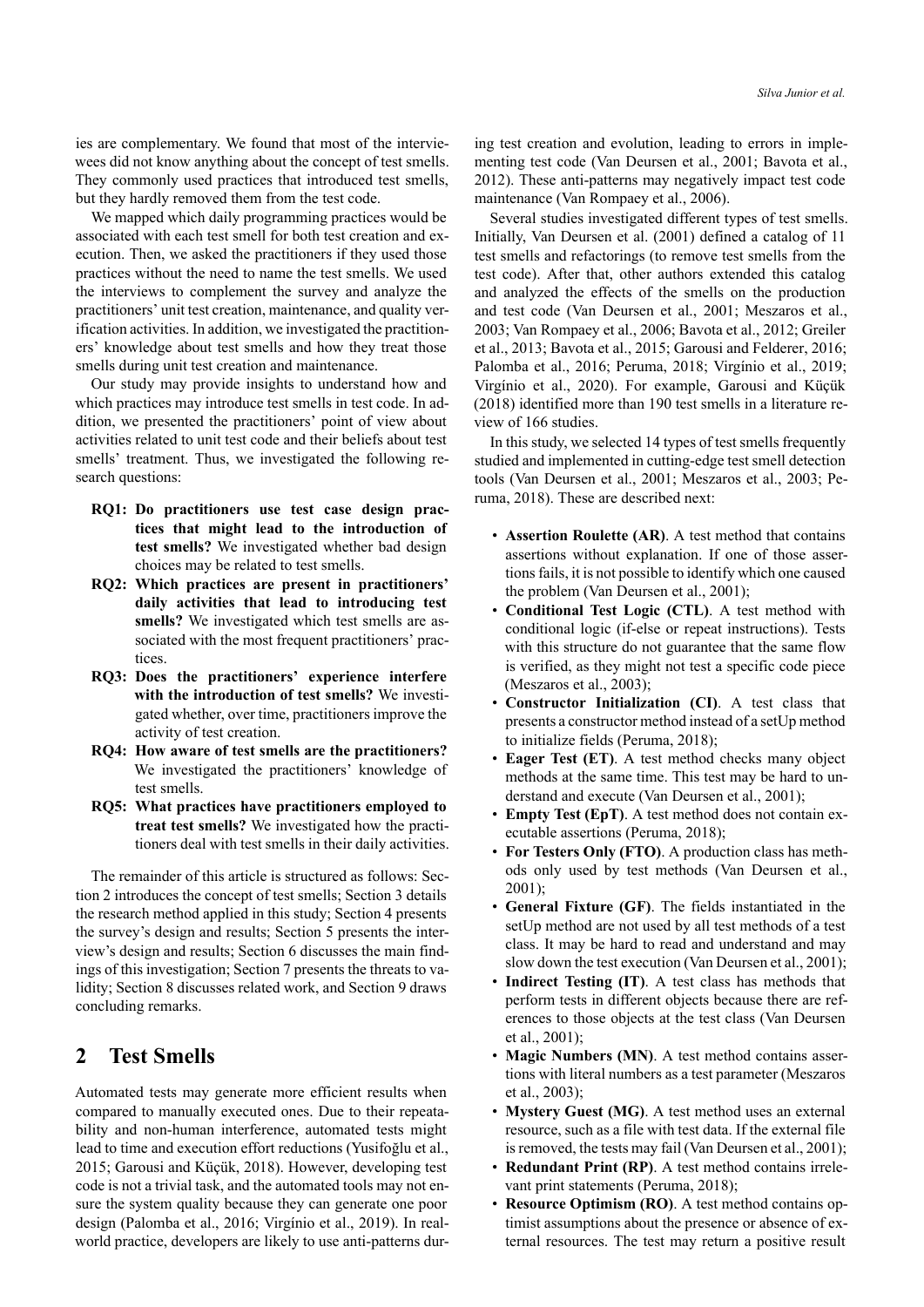<span id="page-2-2"></span>

once, but it may fail at other times([Van Deursen et al.](#page-14-4), [2001](#page-14-4));

- **Test Code Duplication (TCD)**. A test method has undesired duplication [\(Van Deursen et al.](#page-14-4), [2001](#page-14-4));
- **Test Run War (TRW)**. A test method fails when several tests run simultaneously and access the same fixtures [\(Van Deursen et al.,](#page-14-4) [2001](#page-14-4)).

## <span id="page-2-0"></span>**3 Research Method**

We carried out two empirical studies in this investigation: a survey and an interview study [\(Miles et al.](#page-13-9), [2014](#page-13-9)). Figure [1](#page-2-2) shows the methodological steps employed in this study.

Initially, we designed our study by defining the research questions and the suitable research methods to investigate them (Fig. [1](#page-2-2) Design). We used the *survey research method* to identify which programming practices respondents (practitioners who participate in the survey) adopt that might insert test smells in the test code (Fig. [1](#page-2-2) - Survey). We next applied the *interview study method* to identify how the interviewees (practitioners who participate in the interview) deal with test smells during the test creation and execution (Fig. [1](#page-2-2) - Interview). We compared results obtained from both surveys and interviews to understand the adoption of practices that might lead to introducing test smells with the practitioners' knowledge about test smells from different perspectives (Fig. [1](#page-2-2) Data Comparison).

For the survey, we adopted the design of observation by case-control. Case-control is a descriptive design used to investigate previous situations to support understanding a current phenomenon [\(Pfleeger and Kitchenham](#page-13-10), [2001\)](#page-13-10). It encompasses activities for the design, application, and analysis of a survey questionnaire. We designed the questionnaire

not to require specific knowledge about test smells. We correlated each test smell to a set of programming practices, which the participants should read and analyze. Section [4](#page-2-1) details the survey study.

To complement the findings of the survey questionnaire, we carried out a semi-structured interview [\(Singer et al.](#page-13-11), [2008](#page-13-11); [Gubrium et al.](#page-13-12), [2012](#page-13-12)). The interview's structure aims to capture the interviewees' perception of test smells. As we needed the interviewees to know the definition of test smells for elaborating on how they deal with them, we first introduced them to the concept of test smells. Section [5](#page-6-0) details the interview study. The survey and interview instruments were written and applied in the Portuguese language with Brazilian practitioners. Finally, the data comparison summarizes the survey and interview results methods to answer the research questions [\(Creswell and Clark,](#page-13-13) [2018\)](#page-13-13). Section [6](#page-9-0) presents the results.

## <span id="page-2-1"></span>**4 Survey Study**

We applied the survey research method to investigate how the respondents commonly insert test smells in the test code when designing or implementing their software projects [\(Melegati and Wang](#page-13-14), [2020\)](#page-13-14). Throughout this section, we provide readers with detailed information about the research design and data analysis. All material used in the survey study, including the dataset, is publicly available at([Junior et al.](#page-13-15), [2021](#page-13-15)).

### **4.1 Design**

We structured the questionnaire so that the respondents were not required to be aware of test smells beforehand. Thus, we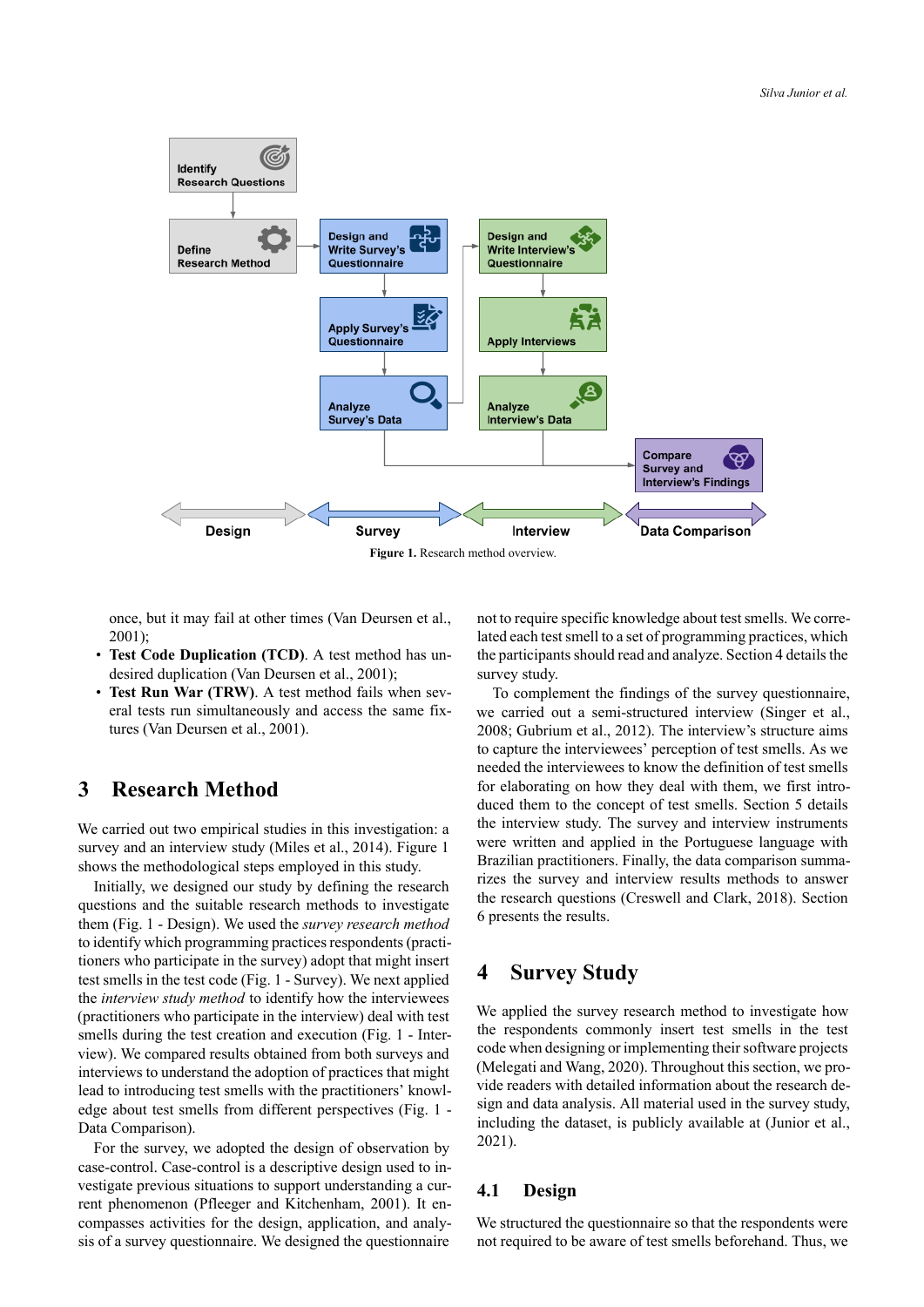<span id="page-3-0"></span>

| <b>Test Smell</b>             | <b>Test Creation Practices</b>                                                                                 | <b>Test Execution Practices</b>                                                               |
|-------------------------------|----------------------------------------------------------------------------------------------------------------|-----------------------------------------------------------------------------------------------|
| <b>Mystery Guest</b>          | I often create test cases using some configuration file (or<br>supplementary) as support.                      | A test case fails due to the unavailability of access to<br>any configuration file.           |
| <b>Eager Test</b>             | I often create tests with a high number of parameters<br>(number of files, database record, etc.).             | I run some tests without understanding what their pur-<br>pose is.                            |
| <b>Assertion Roulette</b>     | I pack different test cases into one (i.e., put together tests<br>that could be run separately).               | Some tests fail, and it is not possible to identify the fail-<br>ure cause.                   |
| <b>For Testers Only</b>       | I have already created a test to validate some feature that<br>will not be used in the production environment. | I run some tests to validate features that will not be used<br>in the production environment. |
| <b>Conditional Test Logic</b> | I have already created conditional or repeating tests.                                                         | I run tests with conditional or repeating structures.                                         |
| <b>Empty Test</b>             | I have already created an empty test with no executable<br>statement.                                          | I find empty tests, with no executable statement.                                             |

**Table 1.** Examples of practices related to test smells.

covered a larger number of potential practitioners. We correlated the concepts of test smells to commonly applied test creation and execution practices. Table [1](#page-3-0) shows examples of those practices. For instance, the practices associated with *Conditional Test Logic (CTL)* use loops or conditions in the test code. In this case, the respondents should analyze the practices to determine whether and how often they adopt them. In CTL, the respondents should indicate how often they create tests with those structures or face them during test execution.

#### **Questionnaire Instrument**

The questionnaire comprises three blocks of questions. The first block characterizes the respondents (profile) and has thirteen questions to identify their age, gender, education degree, and software testing/programming skills.

The second block has fourteen statements and six complementary questions (four objective and two open-ended questions). The statements describe creation practices related to test smells. We structured those statements in a five-point Likert scale, where the respondents could choose one of the following answers: *always*, *frequently*, *rarely*, *never*, or *not applicable*. In this scale, *always*indicates the adoption of bad practices for test creation. For example, the *"I have already created a test to validate a feature that would not be used in the production environment"* statement corresponds to the *For Testers Only* test smell. Therefore, the answer *"Always"* means that the respondent usually uses that practice in her daily tasks. As a consequence, it is likely that she unintentionally inserts that test smells in the test code. We designed the six complementary questions to understand how the practitioners deal with the test creation activity.

The third block has fourteen statements and one additional question. Those statements describe execution practices related to test smells. Like the former block, we structured those statements on a five-point Likert scale. The respondents could choose one of the following answers: *always*, *frequently*, *rarely*, *never*, or *not applicable*, where *always* indicates that the respondent comes across with test smells. We designed the complementary question to understand which problems the respondents deal with when executing the tests. The survey was available from April 3rd, 2019, to June 3rd, 2019. Appendix [A](#page-14-6) includes all the questionnaire statements and questions used in this study.

#### **Pilot Application**

We ran a pilot survey with four practitioners to identify improvement opportunities. Based on the responses, we improved the questionnaire before running the survey. It is worth mentioning that we did not include data gathered in the pilot application in the research results.

#### **Participants**

We sent invitations and one questionnaire copy  $(C1 - C8)$ to practitioners from eight Brazilian companies on a convenience sampling basis. The questionnaire's different versions served to control the number of respondents from the companies. Those companies have 4 to 66 practitioners who perform manual and automated tests (Table [2](#page-4-0)). In addition, we also sent the questionnaire through direct message (D1) and posted it on a Facebook group dedicated to discussing software testing (G1). In total, we contacted 305 practitioners, and 60 practitioners participated in the survey (#S1 - #S60).

#### **Analysis Procedure**

To answer RQ1, we analyzed the objective questions (statements) on test creation (second block) and execution (third block). To answer RQ2, we grouped the practices by frequency to identify the most commonly used ones. The practices may be associated with test smells according to their characteristics, such as external file usage, conditional structure, and programming style. To answer RQ3, we compared the professional experience with the frequency of use of test smells. We also used the same answer format of RQ1 but only considered test creation (second block). During the test execution, respondents identify test smells instead of creating them.

We analyzed the three open-ended questions through coding and continuous comparison([Kitchenham et al.,](#page-13-16) [2015\)](#page-13-16). The objective was to understand why the respondents use practices that may insert test smells. In addition, we also intended to understand which difficulties they encounter when creating and executing tests. Two researchers performed the coding task and validated it by consensus. We also associated some practices with the test code characteristics defined by [Meszaros et al.](#page-13-2) ([2003\)](#page-13-2).

We employed open coding on the data collected to identify additional reasons why the respondents may use bad practices in their software testing activities. The obtained codes were peer-reviewed and changed upon agreement with the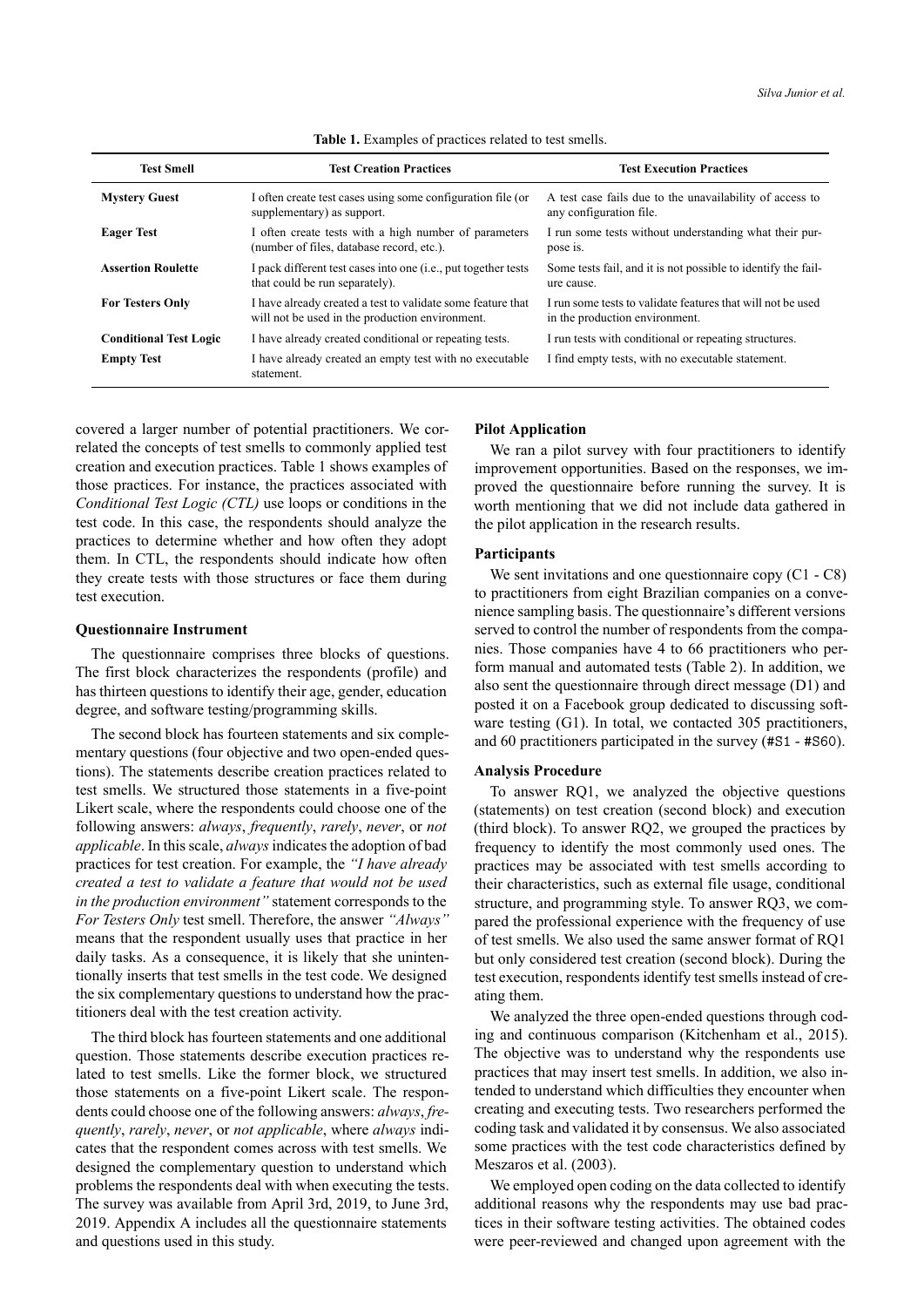<span id="page-4-0"></span>

| Table 2. Respondents |                              |                |  |
|----------------------|------------------------------|----------------|--|
| Source               | <b>Professionals</b> Answers |                |  |
| C1                   | 66                           | 14             |  |
| C <sub>2</sub>       | 30                           | 1              |  |
| C <sub>3</sub>       | 10                           | 0              |  |
| C4                   | 6                            | 0              |  |
| C5                   | 5                            | 0              |  |
| C <sub>6</sub>       | 4                            | 4              |  |
| C7                   | 4                            | 4              |  |
| C8                   | 4                            | $\Omega$       |  |
| D1                   | 52                           | 35             |  |
| G1                   | 124                          | $\overline{2}$ |  |
| Total                | 305                          | 60             |  |

paper authors. We used coding to complement our results on open-ended questions because they were optional.

### **4.2 Results**

We received 60 answers (out of 305 potential respondents) from three Brazilian states: 40 respondents from Bahia (66.7%), 19 respondents from São Paulo (31.7%), and one respondent from Paraná (1.6%). The respondents ranged from 22 to 41 years old, and their experience with quality assurance ranged from 0 to 13 years (5.16 on average). Experience as software developers also ranged from 0 to 13 years (average 1.67). Regarding gender, 35 respondents were male (65%), 19 respondents were female (32%), and two respondents were non-binary  $(3\%)$ .

Most of the respondents hold a degree in Computer Science-related courses (50 respondents - 83.3%), six respondents (10%) hold a degree in other STEM (Science, Technology, Engineering, and Mathematics) courses, and four respondents (6.7%) hold a degree in other areas. Most of the respondents (54 respondents - 90%) pursued higher education degrees, as follows: 40 respondents hold a bachelor's degree (66.7%), 13 respondents hold a graduate degree (21.7%), and one respondent holds a postdoc (1.6%).

Regarding the software testing tasks they commonly perform, (i) 26 respondents reported they create and run tests at the same rate (43.3%); (ii) 13 respondents execute tests with more frequency than create (21.7%); and (iii) 8 respondents create tests with more frequency than execute (13.3%). Moreover, 12 respondents only execute test cases (20%); one respondent only creates test cases (1.7%). They perform tests over many different platforms; 35 respondents (58%) work with two or more platforms (Web - 39 respondents  $(65\%)$ , Android - 35 respondents (58%), Desktop - 29 respondents  $(48\%)$ , and Apple - 17 respondents  $(28\%)$ ). They also cited other platforms, such as back-end, microservices, API, mainframe, and cable  $TV$  - one respondent each  $(1.67\%)$ .

In terms of domain, 39 respondents claimed they test mobile applications (65%), and 36 respondents test web applications (60%). We also identified the following domains: 14 respondents work with embedded systems (23.33%), 11 respondents work with cloud computing (18.33%), seven respondents test information security (11.67%), four respondents test Internet of Things systems (6.67%). They also mentioned other domains: big data, retail, artificial intelligence, cable TV, bioinformatics, commercial information, desktop

<span id="page-4-1"></span>

Figure 2. Test Smells frequency in test creation.

system, and payment solutions - one respondent each  $(1,67\%)$ each).

#### **4.2.1 Test creation and execution practices**

We asked whether the respondents search for test duplication and whether it was either personal or company practice. Twenty-nine respondents  $(48,3%)$  answered that it was only an individual activity. Eleven (18,3%) responded that it was only a company's practice, and three respondents (5%) claimed that it was a personal and company activity. However, seventeen respondents (28,3%) do not apply this activity. Checking tests with the same objective reduces the **Test Code Duplication (TCD)** test smell.

In addition, we established a relationship between the test creation and execution practices and the test smells occurrence using the data collected. Figures [2](#page-4-1) and [3](#page-5-0) show the usage frequency of test smells during the test creation and execution activities, respectively.

During test creation, the **Conditional Test Logic (CTL)** and **General Fixture (GF)** test smells were the most reported ones. The former obtained 28 (47%) of *Always* and *Frequently* responses, and the latter, 27 (45%) in both responses (Figure [2\)](#page-4-1). The high rate of those responses may indicate a common everyday use of practices related to CTL and GF. We also analyzed why developers create tests with bad practices (one open-ended non-mandatory question answered by 27 respondents - 45%). The main reasons were related to the company or personally employed standards, limited time, and attempt to reach better coverage and efficiency.

We also asked whether they modified existing test sets when they came across tests containing any of the problematic test patterns illustrated in the survey. We found that seven respondents (11,7%) always perform any test code changes, twenty-three respondents (38,3%) frequently change, sixteen respondents (26,6%) rarely change, seven respondents (11,7%) never edit test code, and seven respondents (11,7%) answered as not applicable. Among the reasons to modify the test, eighteen respondents reported **ambiguities reduction** (30%), sixteen respondents claimed **execution speed improvement** (26,7%), fourteen respondents stated **adequacy**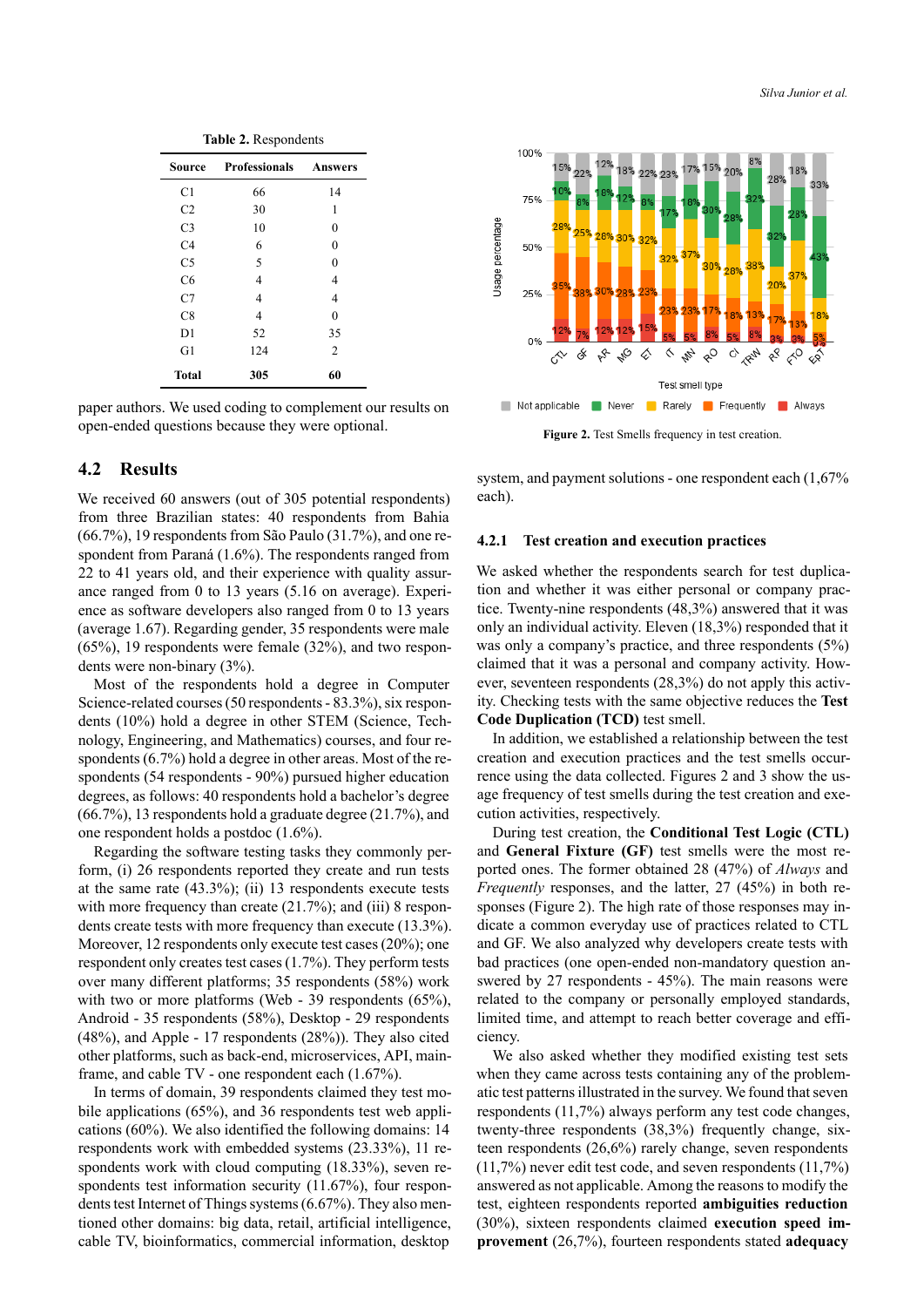### **to the company standards** (23,3%), eight respondents **did not understand test objective** (13,3%) and four respondents stated **corresponding production class evolution** (6,7%).

In addition, the respondents pointed out that they used to face test structure problems. Thirty-one respondents indicated that some tests depended on third party resources (52%), 29 respondents reported that they were hard to understand (48%), 24 respondents claimed to contain unnecessary information (40%), 24 respondents said ambiguous information (40%), 20 respondents reported to depend on external files (33%), six respondents pointed to use an external configuration file (10%). One respondent presented resources limitation (2%).

Regarding difficulties in creating test cases (one openended non-mandatory question answered by 23 respondents (38%)), requirement issues were the most frequent ones, reported by twelve respondents (52%). Other problems were related to the difficulties in the test code reuse, lack of knowledge, production code issues, code coverage, test environment problems, and time and resource limitation.

The test execution questions also presented a sequence of statements about ordinary situations the developers usually face, in which respondents should answer according to the frequency. The **CTL** (52%) and **GF** (47%) test smells were also the most cited during test execution (Figure [3](#page-5-0)). Those test smells obtained 31 and 28 answers of *Always* and *Frequently* frequencies, respectively.

<span id="page-5-0"></span>

**Figure 3.** Test Smells frequency in test execution.

Regarding difficulties in running test cases (one openended non-mandatory question answered by 29 respondents 48%), ten respondents reported test environment as a problem related to test execution (34%), such as test environment unavailability, demand for third-party features, and low-performance environments. The second most common problem is understanding the test purpose (28%), where eight respondents reported that tests were poorly written and without a standard, allowing multiple interpretations. The lack of test maintenance was the third problem (24%), which involves outdated and incomplete tests due to the system code evolution (7 respondents).

|  |  | Table 3. Answers grouped by experience range |  |
|--|--|----------------------------------------------|--|

<span id="page-5-2"></span>

| <b>Experience (in years)</b> | <b>Number of respondents</b> | <b>Total</b> |
|------------------------------|------------------------------|--------------|
| $0 - 2$                      | 11                           | 143          |
| $> 2 - 4$                    | 12                           | 156          |
| $> 4 - 6$                    | 15                           | 195          |
| $> 6 - 8$                    | 5                            | 65           |
| $> 8 - 10$                   | 9                            | 117          |
| $>10 - 12$                   | 4                            | 52           |
| $>12 - 14$                   |                              | 52           |

#### **4.2.2 Professional Experience**

Although most respondents from the survey reported they create and execute tests simultaneously, our investigation presented a different scenario as the tester gets more experienced. Figure [4](#page-5-1) shows the daily activities according to the professional experience, with the following highlights: 10 respondents (16.7%) with experience ranging from 4 to 6, and 5 respondents (8.3%) with 8 to 10 years of experience create and execute tests at the same proportion. Eight respondents (13.4%) with less than two years of experience, six respondents (10%) ranging from 2 to 4 years of experience, and four respondents (6.7%) ranging from 6 to 8 years of experience only run tests or run tests with more frequency than create. Three respondents (5%) with more than 12 years of experience mostly create rather than run tests. Therefore, less experienced respondents run more than creating tests, and respondents with more experience create more than run tests.

<span id="page-5-1"></span>

**Figure 4.** Testing tasks according to professional experience.

We also analyzed whether the use of good practices to create tests increases as respondents become more experienced. We provided the respondents with thirteen statements, with illustrative scenarios of problems with test cases. Each scenario relates to a given test smell. The respondents had to answer how often they experienced each scenario. Table [3](#page-5-2) shows the number of respondents grouped by experience time (in years) and the number of valid responses.

Figure [5](#page-6-1) presents the frequency of test smells grouped by professional experience. When we analyzed the first experience range  $(0-2)$ , 71 answers  $(50\%)$  from the respondents could not identify the adoption of practices related to test smells (*Not applicable*). 9 (6%) answers pointed that respon-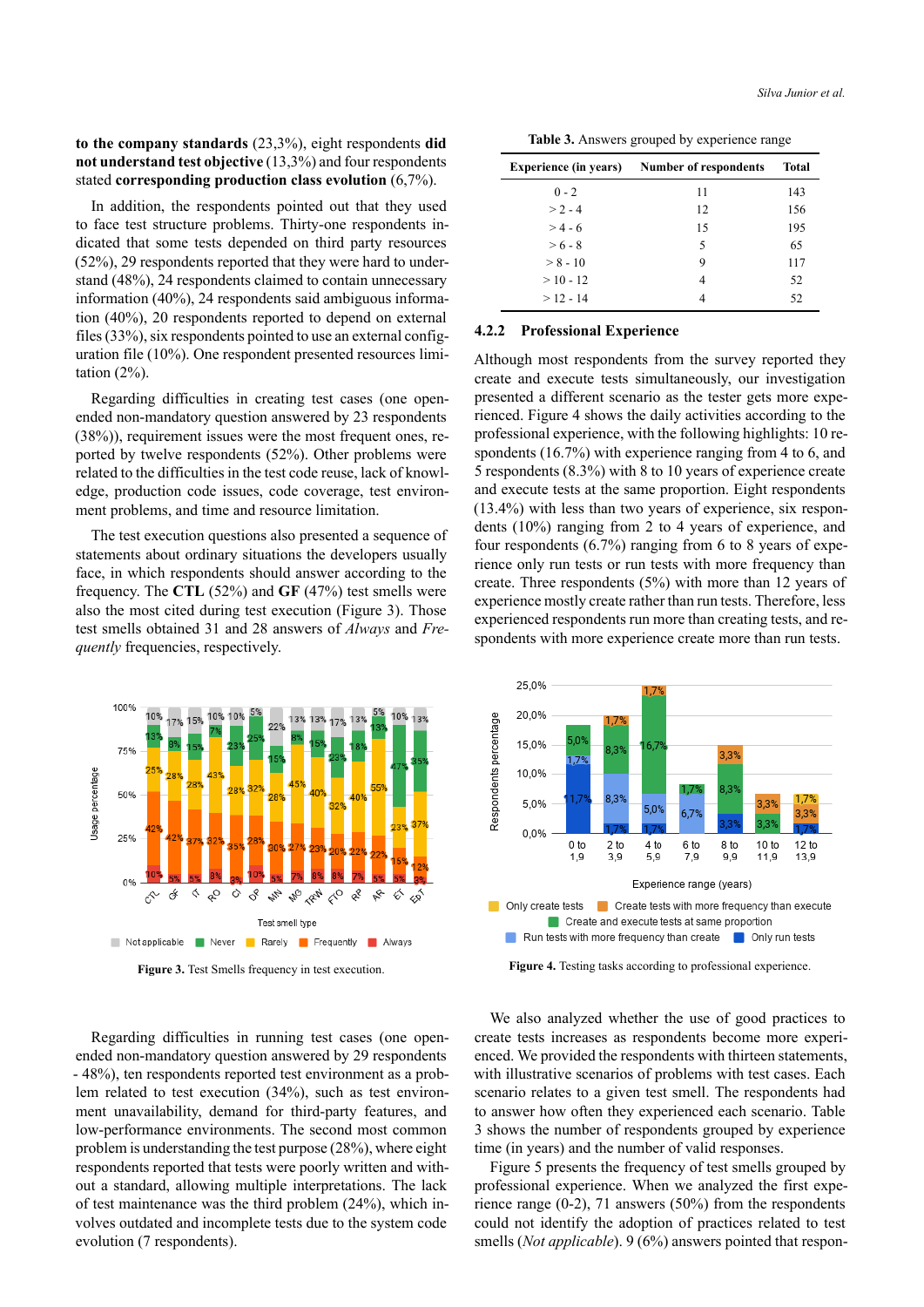<span id="page-6-1"></span>

**Figure 5.** Test Smells frequency in test creation according to professional experience.

#### **Table 4.** Interview questions

<span id="page-6-2"></span>

| #  | <b>Ouestion</b>                                                                              |
|----|----------------------------------------------------------------------------------------------|
| 1  | How did you start working with software test?                                                |
| 2  | What were your learning sources about test code?                                             |
| 3  | Which programming languages do you create tests for?                                         |
| 4  | Which programming languages do you use in your current software project?                     |
| 5  | How is your test creation process?                                                           |
| 6  | Is there any flowchart or template document that standardizes this process?                  |
| 7  | Which support tools are used for test creation and execution?                                |
| 8  | How do you verify the quality of unit tests?                                                 |
| 9  | Moving to the test code maintenance process, tell me how is this process inside the company? |
| 10 | What do you know about the test smell?                                                       |
| 11 | How did you learn about that?                                                                |
| 12 | Do you have any doubt about test smell?                                                      |
| 13 | How are the test smells handled in the unit testing creation process?                        |
| 14 | How are the test smells handled in the unit testing maintenance process?                     |
| 15 | How would it be possible to avoid the introduction of test smells during test creation?      |

16 Do you have any question, additional information or suggestion to improve this interview?

dents *Always* adopted some practice related to test smells, 16 (11%) answers related to *Frequently*, 29 (20%) answers to *Rarely*, and 18 (13%) answers to *Never* adopted practices related to test smells. When we extended that analysis through the next experience ranges, we could not observe any increase in responses *Never* and *Rarely* with the professional experience, indicating that the experience might not influence the adoption of practices that lead to the introduction of test smells.

## <span id="page-6-0"></span>**5 Interview Study**

After carrying out the survey study, we interviewed Software Engineers to gather further evidence on how the practitioners deal with test smells, develop unit test code, and deal with test smells in test creation and maintenance. The interview dataset, including the interview transcriptions, interviewees profile, and coding summary, is publicly available at([Junior](#page-13-15) [et al.,](#page-13-15) [2021\)](#page-13-15).

### **5.1 Design**

We employed a semi-structured interview approach, guided by a set of sixteen questions, as Table [4](#page-6-2) shows.

#### **Interview Organization**

We organized the interview into three blocks:

- *Warm-up block* (#1-3). Questions about the professional background, such as the learning resources on software test code the interviewees commonly use, as well as the programming language they often use to implement test code, if any;
- *Technical block* (#4-9). Questions about how they create, maintain, and assess the quality of developed unit tests;
- *Test Smell block (#10-15)*. Questions about the interviewees' awareness of test smell and how they handle these in test case creation and maintenance.

The interviewees could also ask for more information or give additional information and suggestions to increase the interview quality (question #16). Unlike the survey, in the interview, we employed the actual *test smell* term in the questions related to such the concept instead of considering a transitive approach through statements containing practices embedded with test smells. When the participants were not aware of the term or asked for more information on test smells, we presented the concept and two test smells samples, e.g., CTL and EpT([Virgínio et al.,](#page-14-7) [2020](#page-14-7)). Those test smells were related to the most and the least frequently programming practice used on survey results, respectively. There were no questions about challenges or problems involved in creating and maintaining test code. The interviewees answered the questions in Table [4](#page-6-2) according to their experiences, concepts, and shared information during the meeting.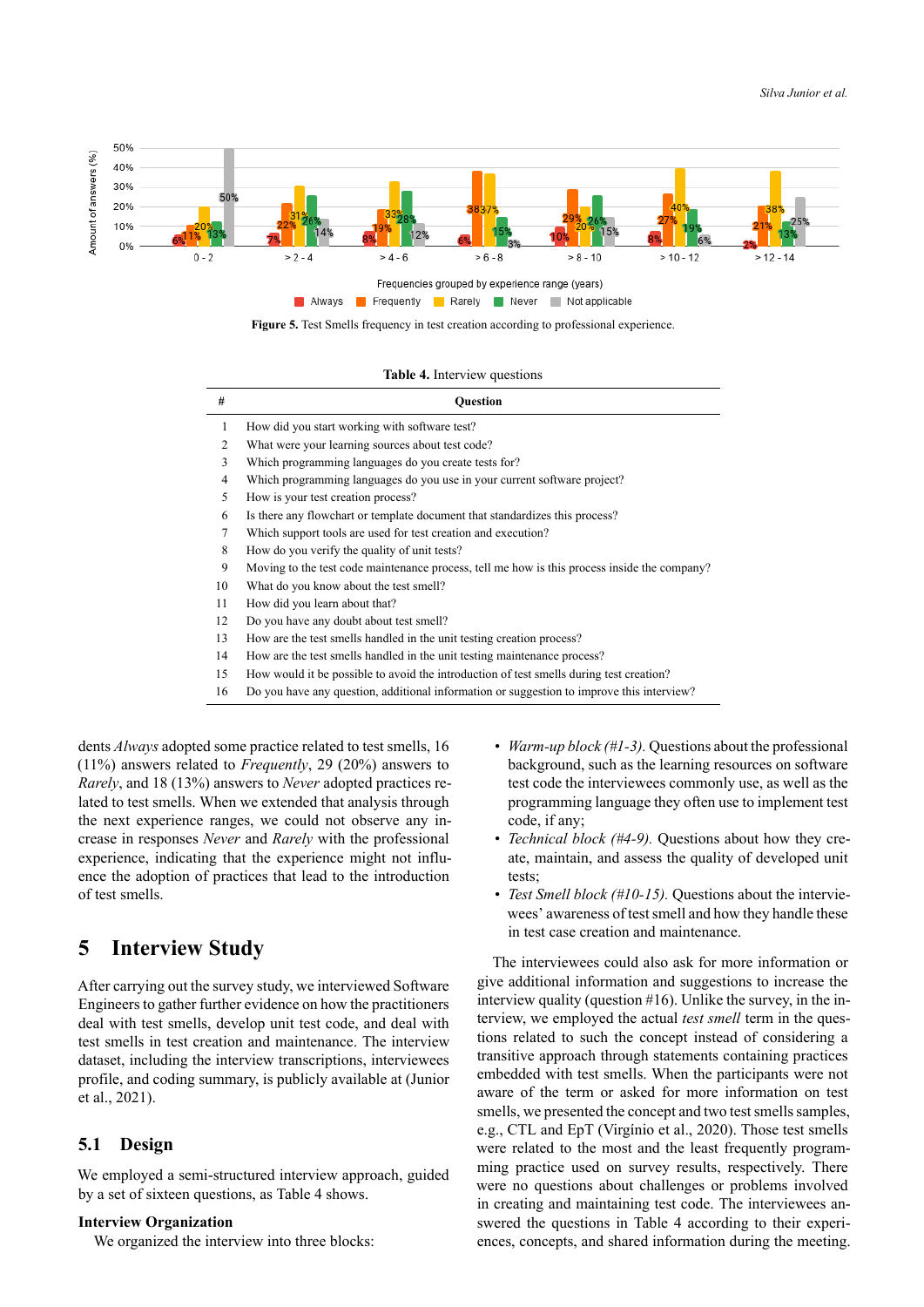The interviewer and interviewees did not access any test code from interviewees to analyze the presence of test smells.

At the beginning of the interview, the practitioners answered a professional profile' form with academic background and professional experience. They also provided an email to solve eventual doubts or collect more data during data analysis. We interviewed on June 3rd and June 30th. Due to the pandemic period, online meeting tools, such as Skype and Google Meet, were used upon the participants' request. We recorded the interviews with either the Skype conversation recording tool or the Google Meet screen capture feature. Additionally, we used an external voice recorder for every interview.

#### **Participants**

Initially, we contacted practitioners from the survey who agreed to keep contributing to research. Unlike the survey, we opted only for test code developers whose focus was creating and maintaining unit testing, including the treatment of test smells. Some interviewees participated in the survey study because we applied the snowballing technique ([Kitchenham et al.,](#page-13-16) [2015\)](#page-13-16). Next, we used LinkedIn to invite other potential participants, using the "unit testing" expression in the profile ability search Linkedin provides users. A total of 50 practitioners accepted the invitation  $(\texttt{#I1 - #I50}).$ 

#### **Pilot Study**

We performed two pilot interviews with practitioners to measure the interview length and analyze whether it would be necessary to modify any part of the predefined instrument. As a result, there was no need to perform any changes in the instrument. The average interview length was around 30 minutes.

#### **Analysis Procedure**

The first author was the one responsible for transcribing the interviews. From them, we performed open coding ([Corbin and Strauss,](#page-13-17) [2014](#page-13-17)) to answer the research questions. The remaining co-authors analyzed the transcriptions to understand how the practitioners develop tests and deal with test smells. First, we analyzed and validated the coding until we reach a consensus. In the following, two authors individually reviewed the proposed coding. In the end, one expert researcher reviewed the final coding.

### **5.2 Results**

The interviewees could answer open-ended questions in different ways, according to their reality. Therefore, when presenting the results, some responses got more than 100% during the quantitative analysis.

The respondents' age ranged from 20 to 48 years old, most of them ranging from 25 to 34 years old (60%). Regarding their education, six respondents have completed high school (12%), 31 respondents completed an undergraduate school (62%), and 13 respondents hold a graduate degree (26%). Additionally, 48 respondents either have a degree or were studying any Computer Science-related course (96%), one respondent holds a degree in Applied Business (2%), and one respondent holds a degree in Psychology (2%).

The respondents worked in companies of different sizes,

**Table 5.** Respondents' roles

<span id="page-7-0"></span>

| Role                       | <b>Respondents</b> | $\frac{6}{9}$ |
|----------------------------|--------------------|---------------|
| Developer                  | 22                 | 44%           |
| Software Engineer          | 7                  | 14%           |
| <b>Systems Analyst</b>     | 7                  | 14%           |
| Software Architect         | 5                  | 10%           |
| Team Leader                | 3                  | 6%            |
| <b>Automation Engineer</b> | 2                  | $4\%$         |
| Consultant                 | 2                  | $4\%$         |
| Project Manager            | $\mathfrak{D}$     | 4%            |
| Quality Specialist         | 2                  | 4%            |
| <b>Quality Engineer</b>    | 1                  | $2\%$         |
| <b>Test Developer</b>      | 1                  | 2%            |
| <b>Test Analyst</b>        |                    | $2\%$         |

|  | Table 6. Programming languages |  |
|--|--------------------------------|--|
|  |                                |  |
|  |                                |  |

<span id="page-7-1"></span>

| Language   | <b>Respondents</b> | $\frac{0}{0}$ |
|------------|--------------------|---------------|
| Java       | 25                 | 30%           |
| JavaScript | 14                 | 17%           |
| C#         | 11                 | 13%           |
| TypeScript | 8                  | 10%           |
| Python     | 7                  | 9%            |
| Kotlin     | 5                  | 6%            |
| <b>PHP</b> | 4                  | 5%            |
| Swift      | 3                  | 4%            |
| Ruby       | $\overline{c}$     | 2%            |
| C          | 1                  | $1\%$         |
| $C++$      | 1                  | $1\%$         |
| Elixir     | 1                  | $1\%$         |
| Go         | 1                  | $1\%$         |

as follows: (i) 10 respondents worked in small companies (less than 50 employees  $-20\%$ ); (ii) 5 respondents worked in medium-sized companies (number of employees in the range from 50 to 99 employees -  $10\%$ ); and (iii) 35 respondents worked in large-sized companies (more than 99 employees 70%). Additionally, the interviewees were responsible for different tasks within companies related to their current roles (Table [5](#page-7-0)). They created unit tests for mobile, desktop, and web platforms using different programming languages (Table [6\)](#page-7-1). Their experience in software development tasks varied from 1 to 20 years, of which more than 50% were in the 1 6 years of experience range. Two out of them were not working with unit test creation when we interviewed them. In such cases, they should consider their previous experience.

We compared and analyzed the information for the open coding analysis and grouped them into codes using sentences, paragraphs, or the entire document. For example, when we asked them about their unit test creation process, the interviewee #I47 answered: *"When I worked only with Java [...] if I know the context well if I have deep knowledge of the context that I will develop, I like to do a little TDD [...], but unfortunately this is not something that can be 100% reality in the business, because you have N situations, N circumstances. So I cannot do TDD; at least I develop the specific feature, [...] the features, methods, etc., and then I will test it, for example, for each method that I know has a logic within that method, I do the test cases for N possibilities"*. From this answer, we identified the following codes: CodeA - TDD; CodeB - TLD;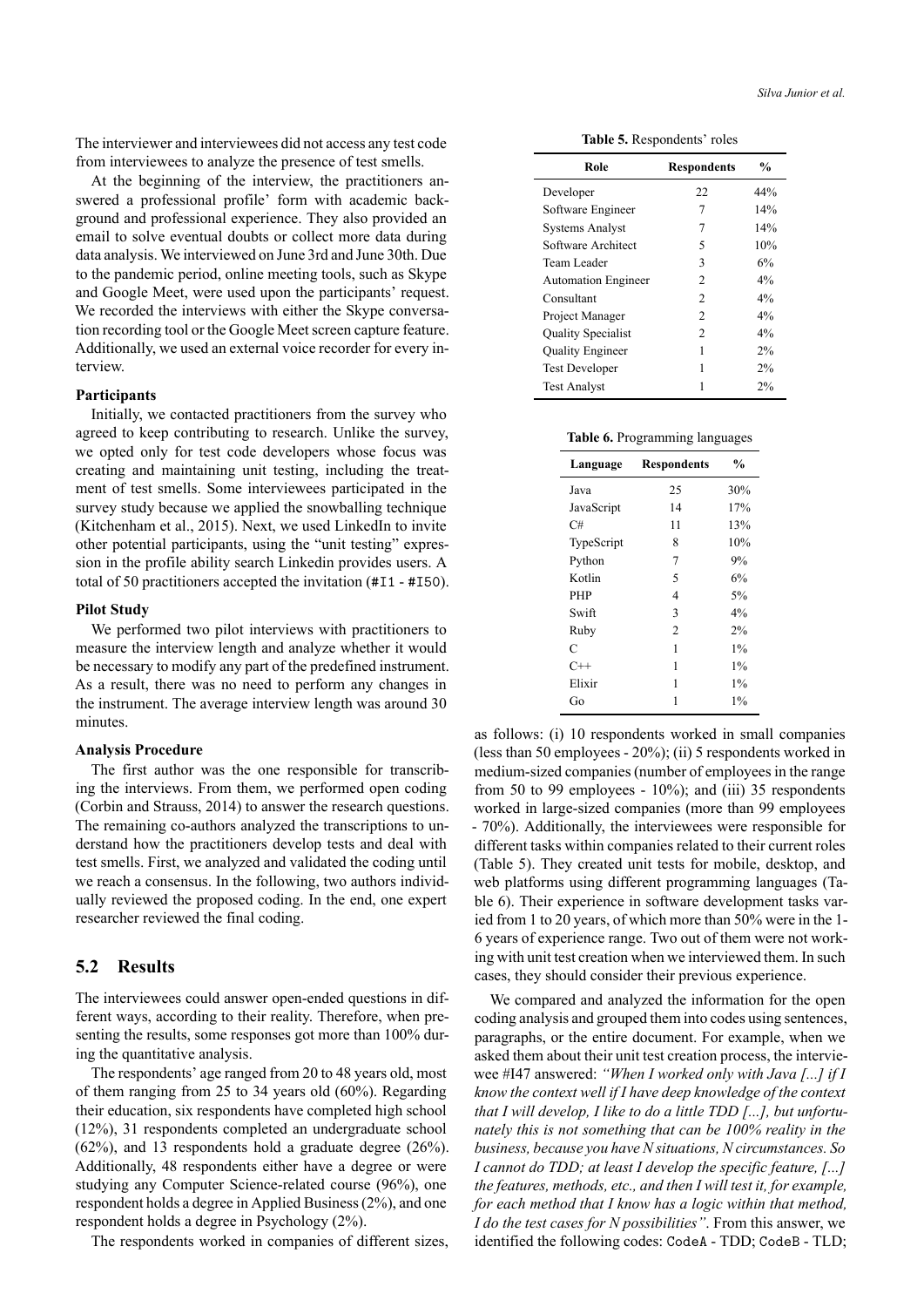CodeC depends on personal skill. We found 159 codes.

We did not consider the warm-up block answers  $(\#1 -$ 3) as we used them to stimulate the interviewees to provide as much information as possible. We used the technical block answers  $(\#4-9)$  to analyze how the interviewees created, maintained, and verified the test quality to complement and compare the survey's supplementary questions. We used the answers for question #10 to analyze which information the interviewees presented about test smells. Therefore, we could answer RQ4. Questions #11 and #12 complemented question #10. We used answers for questions #13 and #14 to analyze the strategies for dealing with test smells and answer the RQ5. Then, we analyzed the answers given to question #16 to understand how the interviewees believe it was possible to avoid introducing test smells. Those questions let us understand better how they create, maintain, and verify unit test codes and how they deal with and possibly avoid test smells.

#### **5.2.1 Unit test code creation and maintenance**

We found that the developers usually create unit test code using *Test-Driven Development (TDD)* (48%), *Test Last Development (TLD)* (42%), or *Behavior Driven Development (BDD)* (16%). Those strategies' usage was motivated according to the project task or developer's knowledge about the project's programming language or architecture. For example, the interviewee #I16 stated that he used TDD when he dominated the programming language; otherwise, the functional software code was created first and then tested (TLD). The interviewee #I25 claimed that she created unit tests according to the stories from the BDD scenario. When there was no scenario, she used TDD. The method adoption could also depend on if the software was new or legacy. The interviewee #I32 pointed that TDD was used on new projects when possible, and he used a BDD variation before the software code creation.

During the test code creation description, four interviewees (8%) mentioned using *Mocks* to simulate components, and two interviewees (4%) used to adopt *clean code practices*. For instance, the interviewee #I22 claimed he creates easy-to-read and understand, fast, and independent test codes. The interviewee #I36 uses code patterns and creates less verbose tests. Additionally, the focus of four interviewees (8%) is on *test coverage*. The interviewee #I12 claimed that he identifies "interesting features" to test. According to the interviewee #I43, the test code should cover 80% of the software code. Moreover, the interviewee #I10 mentioned the *SOLID principles*, and the interviewee #115 adopts the *Model-View-ViewModel (MVVM)* project pattern (#I15) as practices during the test creation.

When we asked whether there was any document that standardized unit test creation, nine interviewees (18%) indicated the use of *templates* or some other *documentation*. The interviewees #I5 and #I9 mentioned a test template in their projects that the team members could adopt. The interviewee #I29 claimed his team followed the *Microsoft's official documentation*, but there was not any internal document. The interviewee #I39 mentioned using a *Domain Specific Language (DSL)* to share project information, as follows: "On

project day 0, we create and standardize an official DSL for the code. You have prerogatives, you have the test, and you have the result". In addition, some interviewees answered that there was no documented standard, but they adopted the *Given-When-Then (GWT)* pattern and the *Arrange-Act-Assert (AAA)* programming practices.

Furthermore, the interviewees mentioned 90 different *tools* to create and run tests. Those tools are related to (i) code development (*JUnit* 42%, *Jest* 14%, and *Visual Studio* - 20%); (ii) metrics analysis (*Sonar tools* - 18%), and (iii) Continuous integration (*Jenkins* - 10%, *Azure* - 2%, and *Circle CI* 2%).

After creating unit test code, the *test quality assessment* was performed through *code review* (78%) by one or more developers inside the project team. This activity usually was supported by tools, such as Pull Panda. For example, the interviewee #I2 claimed: *"Pull Panda*5 *is a tool used to randomly assign one or more developers to perform the code review. [...]"*. Furthermore, two other interviewees (interviewee #I4) and (interviewee #I16) reported that they performed *peer review* (4%), and four interviewees claimed they commonly verify test code quality through *pair programming* (8%). Other practices identified were: *test coverage* (30%), *metric analysis tool* (24%) (e.g., SonarQube tool), reviewing by *continuous integration tool* (16%), *test execution* (10%), application of programming practices (10%) (*reuse, clean code,* and *libraries*), running *mutant test tool* (6%), test validation by *external Quality Assurance team* (2%), and *static validation* (2%). Three interviewees reported that there were *"no test quality assurance"* activities because there were not enough tests to perform this activity or because the company does not support it.

The interviewees adopted various *test maintenance types* distributed by *corrective* (62%), *adaptive* (36%), *preventive* (4%), and *perfective* (4%) maintenance. Four interviewees claimed there was *no test code maintenance* due to: (i) there was no defined maintenance process (interviewee #I22); (ii) the participation in one new project and no maintenance task was required (interviewee #I24); absence of maintenance activity because of shortage of time (interviewees #I24 and #I36); and (iv) project environment (interviewee #I45).

#### **5.2.2 Test smells treatment**

We asked the interviewees about their knowledge of test smells to understand whether they comprehended the study subject. Figure [6](#page-9-1) summarizes the results. Seven interviewees (14%) demonstrated *some knowledge of test smells*. For example, the interviewee #I2 answered: *"I know a few things. I consider these as bad practices, bad choices that you make in your test code that difficult its maintenance and evolution."*. Twenty-three interviewees (46%) *related test smells with code smells* but claimed they have never heard of the test smells. The interviewee #I16 mentioned: *"Test smell, I do not know the concept. The code smell is a problem that the static test analysis tool found in the program. Would test smell be that same analysis on top of the test code?"*. Finally, twenty interviewees (40%) *did not know test smells* and did not relate to any smells type.

<sup>5</sup><https://pullpanda.com/>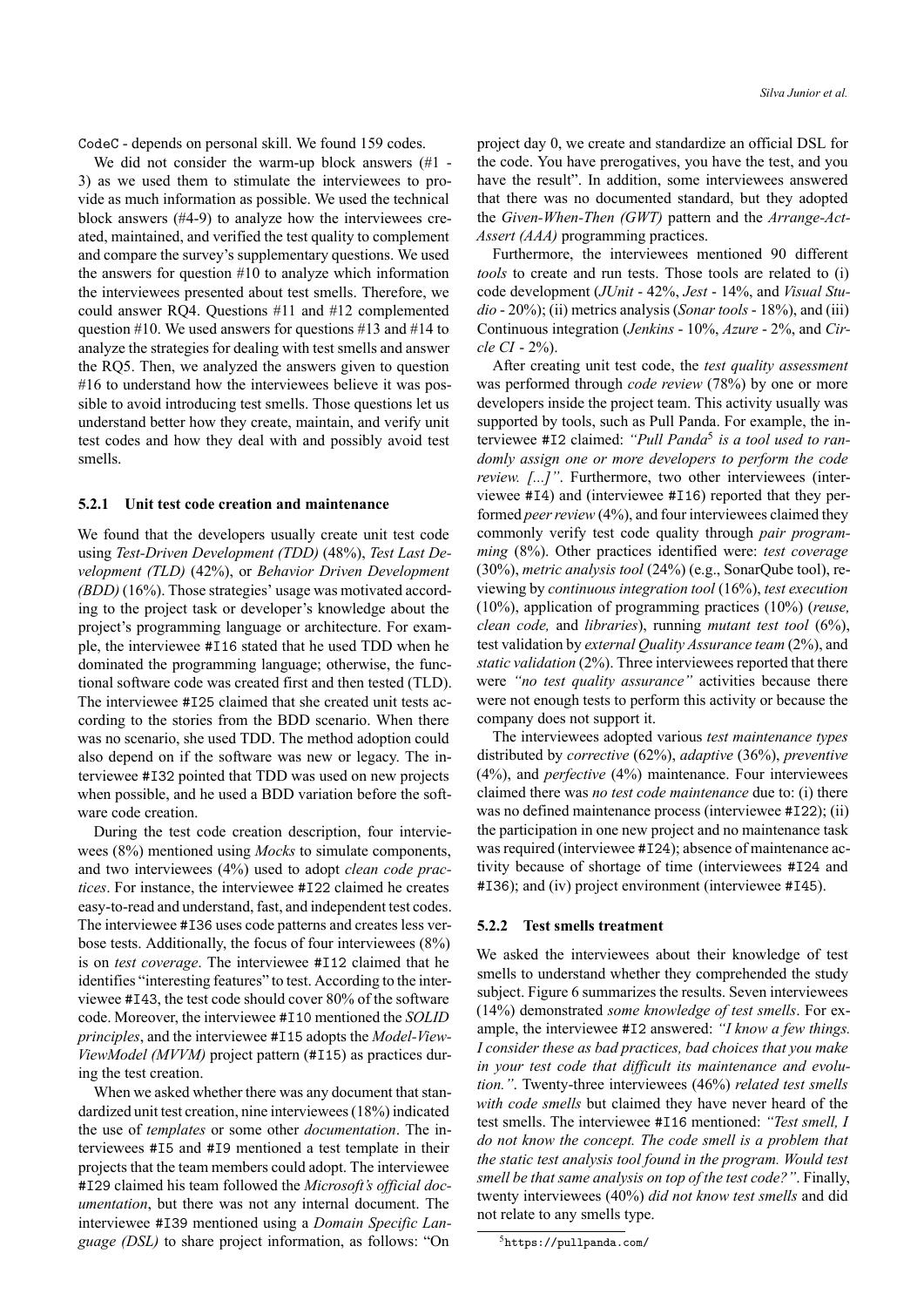We presented the definition and examples of two test smells (CTL and EpT) for the interviewees who did not know about test smells or asked for more information. Table [7](#page-9-2) shows how they prevent test smells during test code creation and how they treat test smells during the test code creation and maintenance. For example, during the test code creation, the *Code review* practice was the most recommended (38%), followed by *Tool usage* (26%) and *Programming practices* (24%). When developing the test code, the developer should follow the programming practices to prevent test smells. Tools and code reviews help to check the test smells insertion in an early stage of development. Two interviewees believed there were not test smells in their repository. For example, the interviewee #I39 said: *"I think we do not have this problem (test smells) in the recent project because of its difficulty level, we follow a coding standard. We educate people on how we code it [...]"*. The interviewee #I11 also said: *"As I am the only one working on the project, I coded, understood, and never had this vision of test smells. I do not think I have any problem with that."*.

Regarding maintenance, we asked how the interviewees treated test smells during the test code maintenance. The answers were similar to the previous question (Table [7](#page-9-2)). For the test code maintenance, the *Code review* was also the most recommended practice (28%), followed by *Refactoring* (20%) and *Tool usage* (18%). As the test code was already developed and might have test smells, they suggested using tools to help detect test smells and refactoring techniques to remove them from the test code. The code review practice can double-check the test code to treat the test smells during the maintenance.

We also asked the interviewees how to prevent test smells during test code creation (Table [7](#page-9-2)). For the test smells prevention, the *Tool usage* was the most recommended practice (44%), followed by *Developers' skills* (28%) and *Code review* (20%). The developers' skills are related to developing tests' know-how by following good practices, guidelines, and coding patterns. It should help the developers identify and prevent flaws in designing and implementing a test code. The tool usage can support the developers when developing a test code by identifying possible test smells. The code review is a manual analysis of the test code to double-check the test code for test smells prevention.

At the end of the interviews, they could either provide or ask for further information about test smells and test code quality assurance. Therefore, the interviewee #I29 claimed: *"For me, it is a quality guarantee in terms of dependence exemption, in terms of development, cohesion, coupling, and fundamental architecture. From the moment you have unit testing or even TDD, it helps you improve the code and architecture."*. The interviewee #I35 demonstrated interest in our study: *"I would like to know more about the study, we can talk about it later if you want, [...] I thought the term 'test smell' is complicated, at least it does not seem to be a common industry expression."*.

<span id="page-9-1"></span>

**Figure 6.** Prior knowledge about test smell.

<span id="page-9-2"></span>**Table 7.** Practices to prevent test smells or to treat them during the test code creation and maintenance

| #              | <b>Practice</b>           |           | <b>Creation Maintenance Prevention</b> |            |
|----------------|---------------------------|-----------|----------------------------------------|------------|
| 1              | Code analysis             |           |                                        | 2(4%)      |
| $\overline{2}$ | Code removal              |           | $1(2\%)$                               |            |
| 3              | Code reuse                |           |                                        | $1(2\%)$   |
| $\overline{4}$ | Code review               | 19(38%)   | 14 (28%)                               | $10(20\%)$ |
| 5              | Coding patterns           | 4(8%)     | $5(10\%)$                              | 8(16%)     |
| 6              | Company support           |           |                                        | 1(2%)      |
| 7              | Culture's development     |           |                                        | 3(6%)      |
| 8              | Developer skills          | 2(4%)     | 2(4%)                                  | 14 (28%)   |
| 9              | Documentation             |           |                                        | 1(2%)      |
| 10             | Guidelines                |           |                                        | 3(6%)      |
| 11             | Individual analysis       | 2(4%)     | 6(12%)                                 |            |
| 12             | Mutant testing            | $1(2\%)$  | $1(2\%)$                               |            |
| 13             | No treatment              | 13 (26%)  | 13 (26%)                               |            |
| 14             | Pair programming          | 2(4%)     | 1(2%)                                  | 4(8%)      |
| 15             | Peer review               | 1(2%)     | 1(2%)                                  | 1(2%)      |
| 16             | Professional experience   |           |                                        | 6(12%)     |
| 17             | Programming practices     | 12(24%)   | 8(16%)                                 | 11 (22%)   |
| 18             | Refactoring               | $5(10\%)$ | $10(20\%)$                             |            |
| 19             | <b>TDD</b>                |           |                                        | 3(6%)      |
| 20             | Technical debt            | 1(2%)     | $5(10\%)$                              |            |
| 21             | Technical meeting         | 1(2%)     |                                        |            |
| 22             | Tool usage                | 13(26%)   | 9(18%)                                 | 21 (44%)   |
| 23             | Traceability              | 1(2%)     | 1(2%)                                  | 1(2%)      |
| 24             | Training                  |           |                                        | 8(16%)     |
| 25             | Take breaks               |           |                                        | 1(2%)      |
| 26             | Software code improvement |           | 1(2%)                                  |            |
| 27             | <b>Test Smell Catalog</b> |           |                                        | 1(2%)      |

## <span id="page-9-0"></span>**6 Discussion**

This section discusses the results obtained after conducting the survey and interview to answer the research questions. RQ1, RQ2, and RQ3 are related to the survey, and RQ4 and RQ5 are related to the interview.

### **6.1 RQ1: Do practitioners use test case design practices that might lead to the introduction of test smells?**

We observed that at least one respondent pointed to 1 out of 14 practices related to test smells from the results. We analyzed those practices when creating and maintaining tests to identify which types of test smells the participants frequently insert in the test code.

Regarding test creation, we observed that every test smell presented at least three out of four possible answers (*Always, Frequently, Rarely, and Never*). We classified the data into two groups: the Commonly-used practices group (CPG) and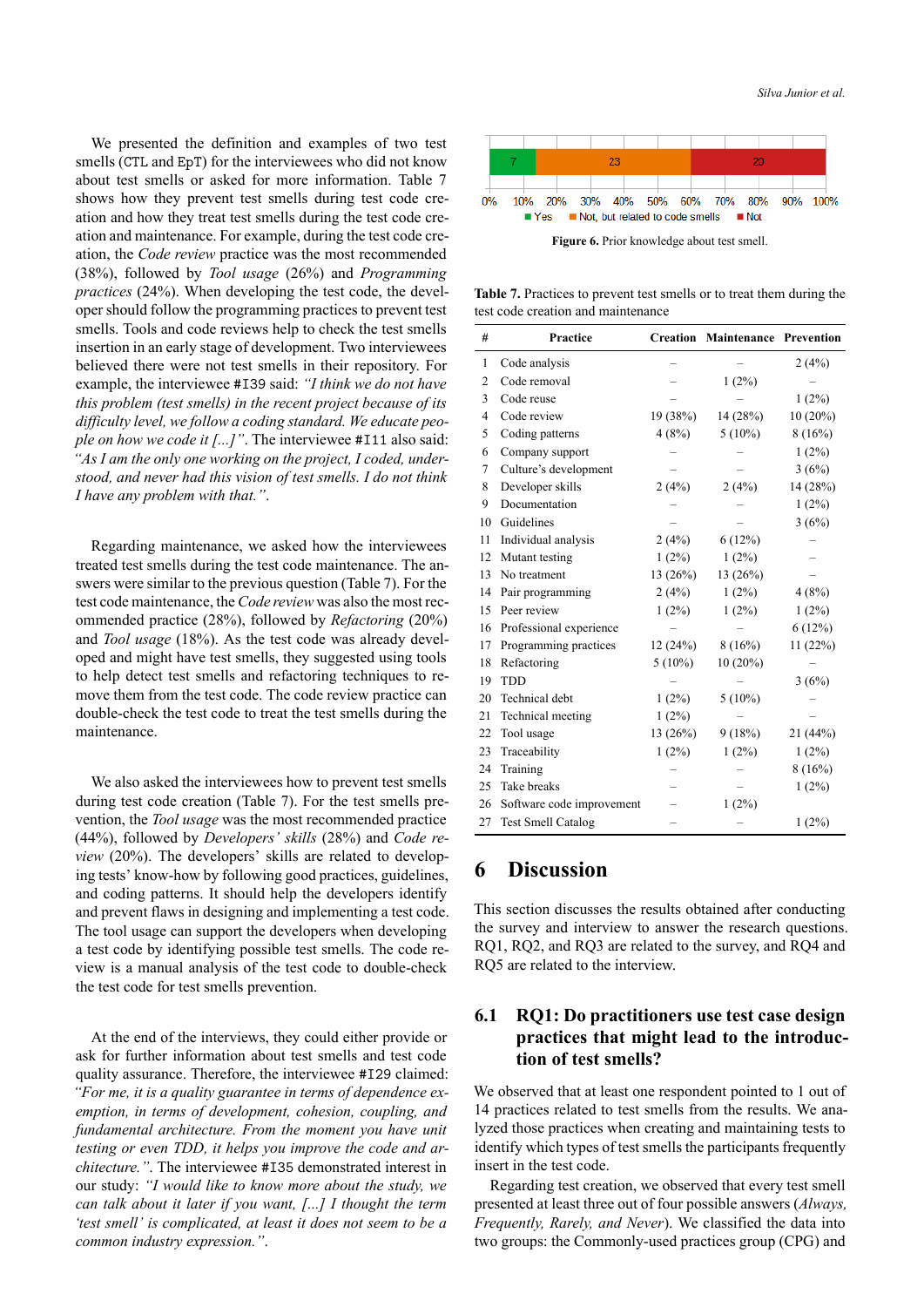the Unused practices group (UPG). CPG contains test smells that mostly present *Always* and *Frequently* as answers, and UPG that mostly present *Rarely* and *Never* as answers. We considered a test smell belonging to one group when the difference between the *Always* and *Frequently* rates and the *Rarely* and *Never* rates is greater than 10%. For example, the Empty Test, For testers only, Test Run War, Constructor Initialization, Resource Optimism, Redundant Print, Magic Number, Indirect Test test smells belong to UPG, which means practitioners rarely insert those smells on the testing activities.

On the other hand, the respondents frequently adopt practices related to the General Fixture test smell, the only member of CPG, indicating that they usually create tests with that smell. Still, four test smells presented a similar pertinence frequency to both groups (less than 10% of difference). For them, there was not a pattern among respondents. For instance, the Eager Test test smell obtained 38% to CPG and 40% to UPG.

In the test execution, UPG contains the Empty Test, Eager Test, Assertion Roulette, Redundant Print, Duplicated Test, Test Run War, For testers Only, Mystery Guest, Constructor Initialization, and Resource Optimism test smells, which means that the respondents rarely face those smells during the test execution. Otherwise, the respondents frequently find practices related to two test smells, General Fixture and Conditional Test Logic, which compose the CPG group. In addition, we did not perceive a significant difference among respondents for two other test smells, Indirect Test and Magic Number, which presented similar pertinence frequency to both groups.

We also investigated the reasons that lead the respondents to adopt the practices presented in the survey. Thus, we analyzed the open-ended questions and identified 16 different tags. The most common ones were *company standard*, *personal standard*, *project politics*, *professional experience*,*saving time*, and *improving coverage*. For example, the respondent #S26 of the survey reported applying company standards when creating tests that may insert smells and commonly use bad practices *"to match company development standards."* In another situation, respondent #S54 reported using personal standards when said: *"I group tests by modules to execute them sequentially without compromising effectiveness."* This behavior suggests that participants may have misunderstood the test smells definition. When grouping tests, it is possible to insert the Assertion Roulette test smell and compromise test independence. A similar situation occurred with the respondents #S14, #S16, #S27, #S50, and #S59.

In general, our study identified that all test smells appeared in testing activities. They all were cited by respondents, even if rarely.

Practitioners adopt practices for test case design, which introduce test smells. Usually, those practices come from improper personal and company standards.

## **6.2 RQ2: Which practices are present in practitioners' daily activities that lead to introducing test smells?**

Although there are specific tools to support test automation [\(Fraser and Arcuri,](#page-13-18) [2011;](#page-13-18) [Smeets and Simons](#page-14-8), [2011](#page-14-8)), 62% of respondents perform more manual than automated tests. Besides, 55% have no experience with software development (less than two years of experience), the lack of knowledge does not influence the adoption of bad practices in the test code.

According to the practices explored in the survey, we identified that the respondents usually come across: *(i) the use of generic configuration data*, which produces the General Fixture test smell (most frequent on the activities of test creation and execution CPG); and *(ii) the use of conditional or repetition structure*, directly associated with the Conditional Test logic test smell (second most detected on the activity of test execution CPG).

The respondents indicated they usually face several problems with tests, such as poorly written tests and outdated and incomplete test procedures. According to them, when the tests are associated with generic configuration data, test cases are hard to understand and may cause incorrect results. Moreover, the test coverage on the production code is unclear due to the conditional logic presence on the tests. Understanding which practices are most prevalent in the professionals' activities supports improving test quality. Other identified problems are related to incompleteness, outdatedness, or lack of documentation. These may hinder traceability, evolution, and maintenance of the testing tasks.

The practices most present in the practitioner's daily life that lead to test smells insertion were conditional structure or repetition and generic configuration data.

### **6.3 RQ3: Does the practitioners' experience interfere with the introduction of test smells?**

In the survey study, we analyzed the respondents' experience and its influence in adopting practices that might lead to insert test smells in their projects. As a result, we did not identify any clear cause-effect correlation. For example, the *Always* option indicates they always use harmful practices. When we analyzed the answers' frequencies for this option, the usage rate did not reduce over time. Instead of that, we may observe from Figure [5](#page-6-1) that respondents with 8 to 10 years of experience achieved a higher usage rate of this frequency. We also identified that behavior when we analyzed the other usage frequencies. However, we could not infer that inexperienced practitioners introduce more test smells than experienced ones regarding the activity of test creation.

On the one hand, when testers are inexperienced programmers, they may write lower-quality tests. On the other hand, they can carry programming biases that may contain bad practices when they are more experienced. Thus, the absence of a tendency indicates a non-behavioral change between less and more experienced practitioners.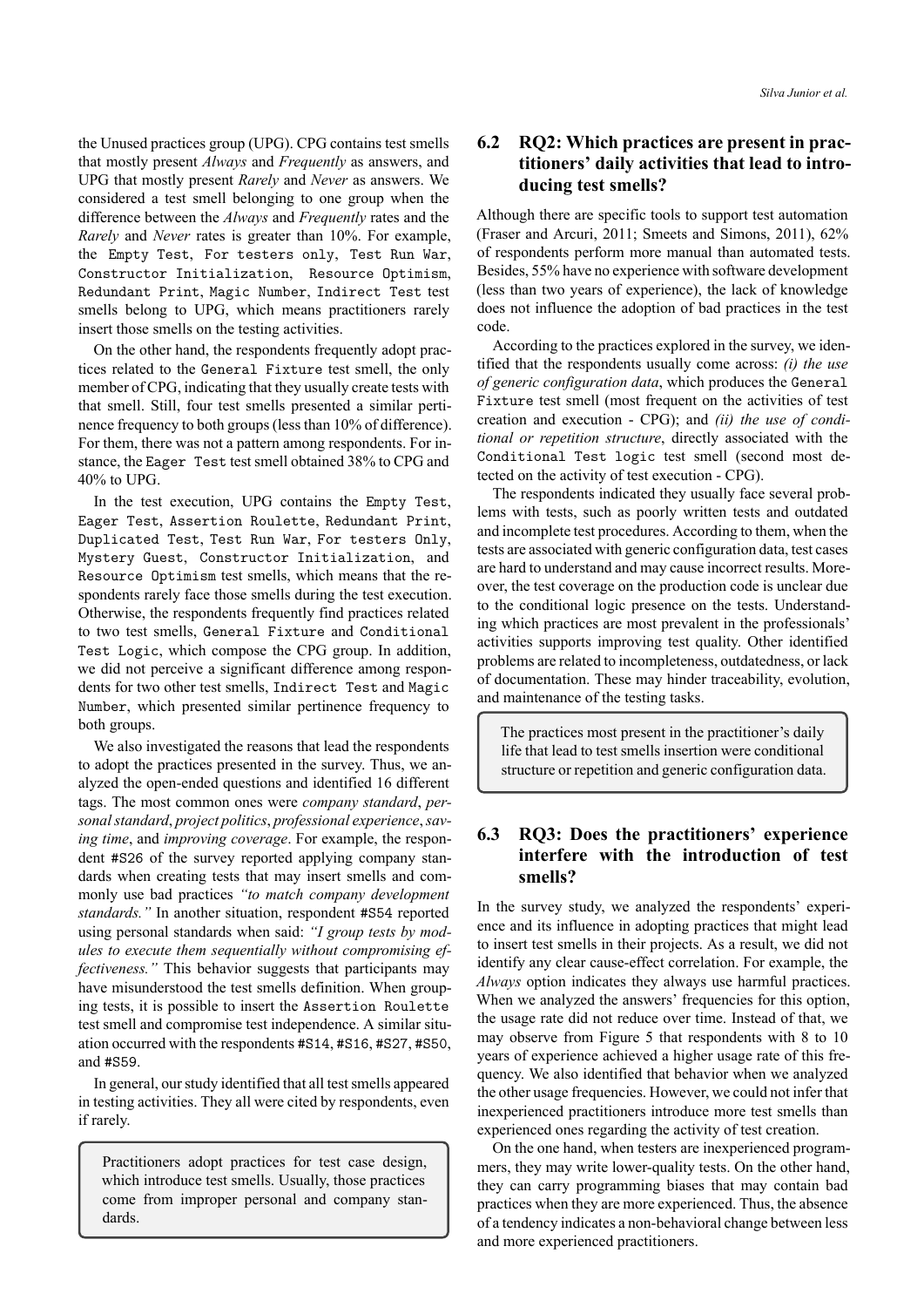Experienced practitioners may not produce fewer test smells than inexperienced ones.

### **6.4 RQ4: How aware of test smells are the practitioners?**

The survey results indicate that the lack of information on test smells is one reason that leads practitioners to adopt programming practices that may introduce test smells. Although the test smell concept had appeared in 2001([Van Deursen et al.,](#page-14-4) [2001\)](#page-14-4), when we asked in the interview what they know about them, 14% of the interviewees demonstrated having some knowledge. For example, two interviewees mentioned: *"I know a little bit about test smells. If I am not mistaken, there are smells like Test Assertion and Duplicated [...]"* (#I5) and *"Test smell? From smells? I know the basics"* (#I19). We believe that the industry should explore this topic more through the initiatives proposed in academia([Santana et al.](#page-13-19), [2020](#page-13-19)).

Some interviewees (46%) associated the test smells' term with the code smells and related test smells detection with tool's usage or personal practices. For example, interviewee #I04 mentioned: *"Although I had never heard the term, it makes sense, because I saw everything as a code smell, but there are some strategies, some guidelines that I follow for unit tests."*. This behavior may generate disagreement on the tool functioning, such as the interviewee #I10 said: *"One of the outputs of those software that I mentioned, SonarQube and Code Climate, are these test smells. They can find some of them, [...] because we can not publish a project with these types of test structures, tests with commented content, such as empty test, the test with a complexity greater than 1"*. Conversely, In the SonarQube documentation, there is no information about test smells analysis. Thus, we considered that those analyses are related to code smells in test code, which is different from test smells detection.

Test practitioners do not know what test smell is. They can associate the test smell concept with code smells, but they have no information about test smell types and refactoring.

### **6.5 RQ5: What practices have practitioners employed to treat test smells?**

Commonly, the interviewees did not know what test smells are. After explaining the concepts to them in the interview, they could understand and explain how they deal with test smells in their daily activities. They reported adopting a set of project's activities (e.g., code review, pair programming, and technical debt) and programming practices during the test creation and maintenance processes (e.g., the clean code approach and Given, When, Then (GWT), and Arrange, Act, Assert (AAA) patterns) to either prevent or treat test smells.

The interviewees tended to develop unit tests according to their skills. The professional abilities also determine the result of code review. The interviewees who did not learn about test smells or programming practices can approve a

submitted package with these issues. The code review was the most reported activity to treat test smell in test creation (38%) and the most common activity performed by the interviewees (78%) during test quality verification. In this activity, one or more practitioners analyze the submitted code. In this context, the reviewer's knowledge determines whether the code is good enough to merge it on the repository.

Each team adopts different strategies to perform code reviews based on the number of reviewers, number of approvals, and professional experience. Although some interviewees reported that only the experienced members review software and test code, the review may not avoid test smells in the project repository, mainly because both experienced and inexperienced practitioners adopt practices that introduce test smells.

When we asked about the test smell treatment during test maintenance, some interviewees reported creating a technical debt to refactor test smell in another moment (interviewees #I08, #I09, #I22, #I25, and #I50). This behavior may indicate that the test smell correction is not a priority. The technical debt creation may also be the reason why test smells remain in the repository. For example, interviewee #I09 said: *"There is nearly no treatment for test smells. [...] when removing a feature from the software or its business rule is changed, the test code is commented and left there. [...] Hardly the developers handle with commented test codes. [...]".*

The interviewees hardly addressed the technical debt and failing tests because they needed to prioritize other tasks as software code development. With less time for testing, test smells would be introduced in the test code during test creation and maintenance and keep in the repository through postponing maintenance activities.

We did not know whether practitioners have learned about test smells. Thus, we adopted the concepts of test smells in literature. The validation of those concepts was out of scope. Although we did not ask specifically whether the interviewees considered test smell as a problem or agreed with the given test smells examples as a smell, during their answers about test smell treatment, part of them told about how they treat at least one of the given examples. For example, the interviewee #I07 said: *"Despite not having worked exactly with this type of concept, Sonar itself warned us about these two problems, both when the logic was very complex, with a lot of "if," it warned us to break it in different methods, things like type. Moreover, I remember that it identified comments, commented code, and sends a warning"*.

Regarding the Conditional Test Logic smell example, #I37 said: *"This specific code enters into a specific clean code case. This test may be doing more than it should"*. According to these comments, the interviewees consider test smells, including the given examples, as structures to fix.

Practitioners adopt a set of project activities and programming practices to treat test smells. As they do not know well the test smells concepts, it is impossible to guarantee that those strategies treat test smells appropriately.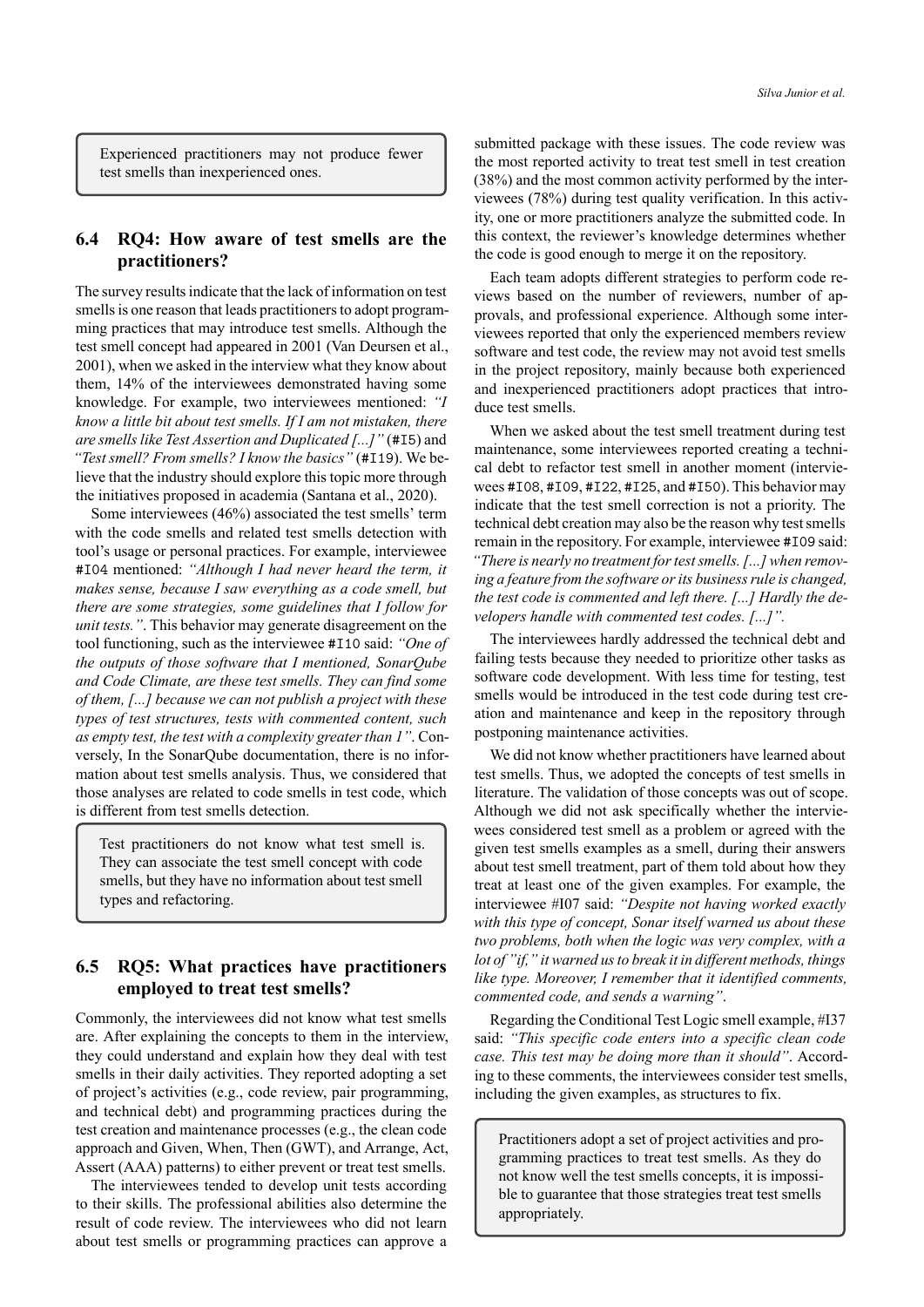### <span id="page-12-0"></span>**7 Threats to validity**

**Internal validity**. Although there are more than 100 test smells, this study only considered 14 test smells. However, we selected the most frequent test smells discussed in the literature. In addition, the test smells were presented in the survey as practices. To mitigate ambiguities and text comprehension, we applied a pilot with four testers from different companies. We used professional social networking to reach as many respondents as possible from Brazilian companies demographically distributed for the survey and interview execution.

**External validity**. Our survey and interview respondents may not adequately represent the practices adopted by the practitioners in the wider software engineering industry. Although our results may not generalize, they provide a practice adopted initial view by the testers. There is an agreement among the practitioners' responses, indicating that additional data might not reveal new insights.

**Construct validity**. The survey did not inform that the questions referred to test smells to investigate whether the practitioners non-intentionally insert test smells. We prevented the respondents' partiality when identifying the practices adopted. Complementary, to investigate how the practitioners deal with test smells. We presented the concept to the interviewees who did not know this subject. After learning test smells, the respondents were interested in finding solutions for this "problem" (test smells). We collected openended questions answers and performed one peer-reviewed coding process to avoid biases. The survey and interview instruments were written in Portuguese and translated to English by one author but reviewed by others.

**Conclusion validity.** The data analysis was an exhaustive process, which depends on the researchers' interpretation of the open-ended questions answers. To prevent biases, we performed the data analysis in three steps: i) two researchers analyzed the data on pair to discuss the identification of the code, ii) two researchers analyzed the data individually, checking if new codes could emerge, and iii) all researchers discussed and compiled the results from steps i and ii. Additionally, to increase transparency, the crude survey and interview data are available online for other researchers to validate and replicate our study.

## <span id="page-12-1"></span>**8 Related work**

[Bavota et al.](#page-13-7) ([2015\)](#page-13-7) presented a case study to investigate the test smells impact on maintenance activities. In that study, developers and students analyzed testing code to compare whether their experience would make a difference in test smell identification. As a result, they found that the intensity of the test smells' impact is different for different levels of experience; the number of impacting test smells is higher for students than industry professionals. Additionally, they found that test smells have a significantly negative impact on maintenance activities. Conversely, our survey found that the practitioners' experience does not interfere in the test smell introduction during test creation and execution activities. Moreover, the interview revealed that the practitioners

are not aware of test smells, reinforcing that the experience is not influencing the test smells insertion in the test code.

[Tufano et al.](#page-14-9) ([2016\)](#page-14-9) proposed an interview study with 19 participants to investigate developers' perception of test smells. They performed an empirical investigation to analyze where test smells occur at the source code. The results showed that developers generally do not recognize test smells, and there are test smells since the first code commit in the repository. Similarly, our interview indicated a lack of awareness of the developers about the underlying concept of test smells. Additionally, we did not find any study investigating how professional practices affect the test smells introduction, and therefore we investigated it through a survey.

[Spadini et al.](#page-14-10) ([2020\)](#page-14-10) surveyed developers to evaluate the severity thresholds for detecting test smells and investigate test smells' perceived impact on test suite maintainability. The developers had to classify whether a test smell instance is valid and rate the test smell instance regarding its importance to its maintainability. The evaluation of test smells instances requires knowledge about the topic. Therefore, our survey presented practices that might lead to test smells insertion, and our interview provided information about test smells to level the respondents about the topic.

In our previous work([Silva Junior et al.](#page-13-4), [2020\)](#page-13-4), we conducted an expert survey to understand whether practitioners unintentionally insert test smells. We surveyed sixty Brazilian practitioners regarding fourteen bad practices that might lead to the test smell insertion during the test code creation and execution. The results indicated that the practitioners' experience might not influence the test smells insertion. Usually, practices that lead to test smells insertion came from improper personal and company standards. This current study complements the previous one by investigating the practitioners' knowledge about test smells and how they deal with the test code quality regarding the presence of test smells. We conducted interviews with fifty Brazilian practitioners to ask them about the test code creation and maintenance processes. As a result, the interviewees indicated a set of practices that might be useful to treat test smells. However, as they do not know about test smells concepts, those practices need further investigation for test smell treatment.

## <span id="page-12-2"></span>**9 Conclusion**

Test smells may decrease the test code quality and maintenance. Our study aimed to identify whether practitioners unintentionally insert test smells in the test code and how they treat them. Therefore, we applied two complementary research methods: a survey and an interview study.

We surveyed sixty respondents to investigate the unintentional test smells insertion in the test code. They evaluated a set of practices related to the test smells insertion in the test code. The results indicated that the respondents adopt bad practices that might lead to insert the test smells. The bad practices adoption is more related to the improper company standards than the respondent's experience with test code development.

To investigate how the practitioners treat test smells, we interviewed fifty respondents. They answered questions on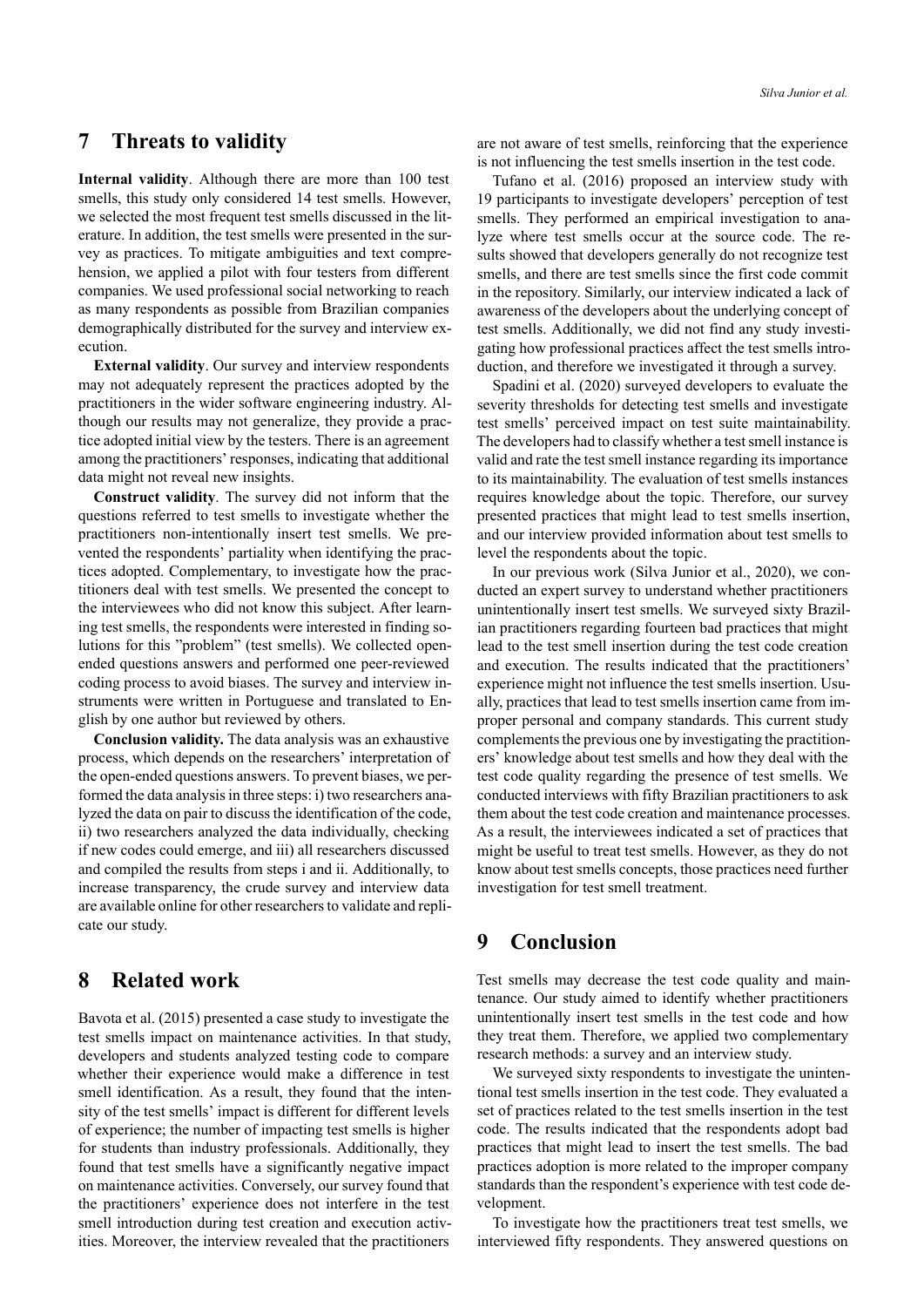how they prevent and treat test smells during the test code development. The results indicated an overall knowledge lack on the test smells. For most of the interviewees, it was their first contact with this subject. However, after explaining one test smell to the respondents, they recognized it in their test code and identified practices that they adopted to deal with it. Among the recommended practices, we highlight the adoption of tools, coding patterns, programming practices, code review, and training to improve the developers' skills and expertise.

After analyzing the answers to the survey and the interview, we could identify that practitioners did not know test smells. Thus, they insert different test smells types, even the experienced ones. They have tried to treat test smells through some strategies, but as they have not learned about this subject, they have inserted test smells in their test code, and the strategies may not be enough to avoid that. Those studies are starting points to researches that consider practitioners as agents in the test smell treatment.

As future work, we aim to follow the Grounded Theory methodology [\(Corbin and Strauss,](#page-13-20) [1990\)](#page-13-20) to leverage a common understanding of how the software industry is receptive to improving the test code quality by taking test smells into consideration. We would validate the respondents' practices to prevent and treat test smells and elaborate a checklist for test code quality development and assurance with an in-depth study.

## **Acknowledgements**

We would like to thank the participants in our survey and pilot study. This research was partially funded by INES 2.0; CNPq grants 465614/2014-0 and 408356/2018-9 and FAPESB grants JCB0060/2016 and BOL0188/2020.

## **References**

- <span id="page-13-6"></span>Bavota, G., Qusef, A., Oliveto, R., Lucia, A., and Binkley, D. (2012). An empirical analysis of the distribution of unit test smells and their impact on software maintenance. In *28th IEEE International Conference on Software Maintenance (ICSM)*.
- <span id="page-13-7"></span>Bavota, G., Qusef, A., Oliveto, R., Lucia, A., and Binkley, D. (2015). Are test smells really harmful? An empirical study. *Empirical Software Engineering*, 20(4).
- <span id="page-13-17"></span>Corbin, J. and Strauss, A. (2014). *Basics of qualitative research: Techniques and procedures for developing grounded theory*. Sage publications.
- <span id="page-13-20"></span>Corbin, J. M. and Strauss, A. (1990). Grounded theory research: Procedures, canons, and evaluative criteria. *Qualitative sociology*, 13(1):3–21.
- <span id="page-13-13"></span>Creswell, J. W. and Clark, V. L. P. (2018). *Designing and Conducting Mixed Methods Research*. SAGE Publications, third edition.
- <span id="page-13-18"></span>Fraser, G. and Arcuri, A. (2011). Evosuite: Automatic test suite generation for object-oriented software. In *13th European Conference on Foundations of Software Engineering*, ESEC/FSE, New York, NY, USA. ACM.
- <span id="page-13-0"></span>Garousi, V. and Felderer, M. (2016). Developing, verifying, and maintaining high-quality automated test scripts. *IEEE Software*, 33(3).
- <span id="page-13-1"></span>Garousi, V. and Küçük, B. (2018). Smells in software test code: A survey of knowledge in industry and academia. *Journal of systems and software*, 138.
- <span id="page-13-3"></span>Greiler, M., van Deursen, A., and Storey, M. (2013). Automated detection of test fixture strategies and smells. In *2013 IEEE Sixth International Conference on Software Testing, Verification and Validation*.
- <span id="page-13-12"></span>Gubrium, J. F., Holstein, J. A., Marvasti, A. B., and McKinney, K. D. (2012). *The SAGE Handbook of Interview Research: The Complexity of the Craft*. SAGE Publications, 2nd edition.
- <span id="page-13-15"></span>Junior, N. S., Martins, L., Rocha, L., Costa, H., and Machado, I. (2021). How are test smells treated in the wild? A tale of two empirical studies [Dataset]. Available at: [https:](https://doi.org/10.5281/zenodo.4548406) [//doi.org/10.5281/zenodo.4548406](https://doi.org/10.5281/zenodo.4548406).
- <span id="page-13-16"></span>Kitchenham, B. A., Budgen, D., and Brereton, P. (2015). Evidence-based software engineering and systematic re*views*, volume 4. CRC press.
- <span id="page-13-14"></span>Melegati, J. and Wang, X. (2020). Case survey studies in software engineering research. In *Proceedings of the 14th ACM / IEEE International Symposium on Empirical Software Engineering and Measurement (ESEM)*, ESEM '20, New York, NY, USA. ACM.
- <span id="page-13-2"></span>Meszaros, G., Smith, S. M., and Andrea, J. (2003). The test automation manifesto. In Maurer, F. and Wells, D., editors, *Extreme Programming and Agile Methods XP/Agile Universe 2003*. Springer Berlin Heidelberg.
- <span id="page-13-9"></span>Miles, M. B., Huberman, A. M., and Saldaña, J. (2014). *Qualitative Data Analysis*. SAGE Publications, fourth edition.
- <span id="page-13-5"></span>Palomba, F., Di Nucci, D., Panichella, A., Oliveto, R., and De Lucia, A. (2016). On the diffusion of test smells in automatically generated test code: An empirical study. In *9th* **International Workshop on Search-based Software Testing.** ACM.
- <span id="page-13-8"></span>Peruma, A. S. A. (2018). *What the Smell? An Empirical Investigation on the Distribution and Severity of Test Smells in Open Source Android Applications*. PhD Thesis, Rochester Institute of Technology.
- <span id="page-13-10"></span>Pfleeger, S. L. and Kitchenham, B. A. (2001). Principles of survey research: part 1: turning lemons into lemonade. *ACM SIGSOFT Software Engineering Notes*, 26(6):16– 18.
- <span id="page-13-19"></span>Santana, R., Martins, L., Rocha, L., Virgínio, T., Cruz, A., Costa, H., and Machado, I. (2020). Raide: A tool for assertion roulette and duplicate assert identification and refactoring. In *Proceedings of the 34th Brazilian Symposium on Software Engineering*, SBES '20, page 374–379, New York, NY, USA. Association for Computing Machinery.
- <span id="page-13-4"></span>Silva Junior, N., Rocha, L., Martins, L. A., and Machado, I. (2020). A survey on test practitioners' awareness of test smells. In *Proceedings of the XXIII Iberoamerican Conference on Software Engineering, CIbSE 2020*, pages 462– 475. Curran Associates.
- <span id="page-13-11"></span>Singer, J., Sim, S. E., and Lethbridge, T. C. (2008). Software engineering data collection for field studies. In Shull, F., Singer, J., and Sjøberg, D. I. K., editors, *Guide to Ad*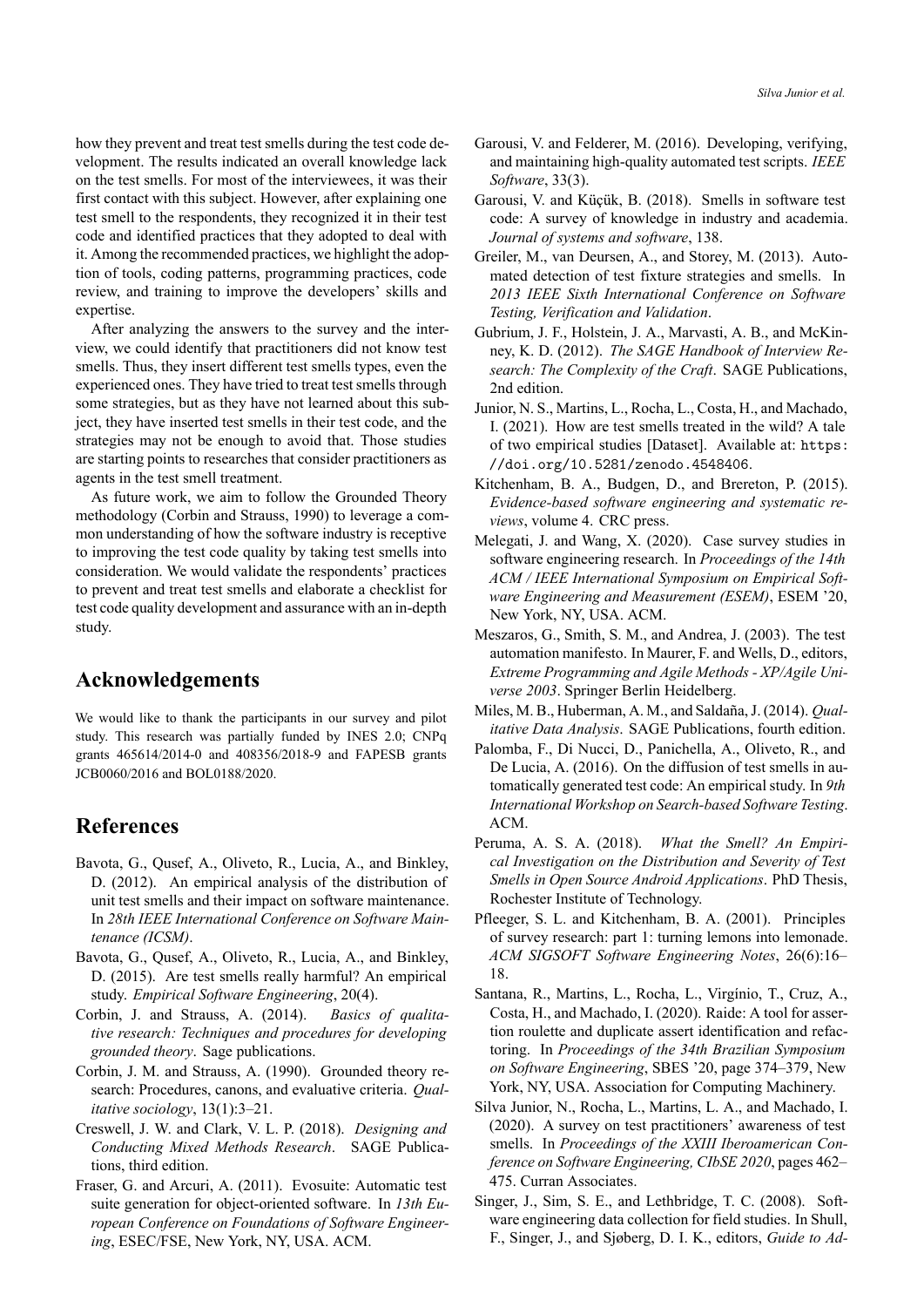*vanced Empirical Software Engineering*, pages 9–34, London. Springer London.

- <span id="page-14-8"></span>Smeets, N. and Simons, A. J. (2011). Automated unit testing with Randoop, JWalk and *µJava versus manual JUnit test*ing. Research report, Department of Computer Science, University of Sheffield/University of Antwerp, Sheffield, Antwerp.
- <span id="page-14-10"></span>Spadini, D., Schvarcbacher, M., Oprescu, A.-M., Bruntink, M., and Bacchelli, A. (2020). Investigating severity thresholds for test smells. In *Proceedings of the 17th International Conference on Mining Software Repositories, MSR*.
- <span id="page-14-9"></span>Tufano, M., Palomba, F., Bavota, G., Di Penta, M., Oliveto, R., De Lucia, A., and Poshyvanyk, D. (2016). An empirical investigation into the nature of test smells. In *31st International Conference on Automated Software Engineering*. IEEE.
- <span id="page-14-4"></span>Van Deursen, A., Moonen, L., Van Den Bergh, A., and Kok, G. (2001). Refactoring test code. In *Proceedings of the 2nd international conference on extreme programming and flexible processes in software engineering (XP)*.
- <span id="page-14-2"></span>Van Rompaey, B., Du Bois, B., and Demeyer, S. (2006). Characterizing the relative significance of a test smell. In *22nd International Conference on Software Maintenance*, ICSM'06. IEEE Computer Society.
- <span id="page-14-7"></span>Virgínio, T., Martins, L., Rocha, L., Santana, R., Cruz, A., Costa, H., and Machado, I. (2020). Jnose: Java test smell detector. In *Proceedings of the 34th Brazilian Symposium on Software Engineering*, SBES '20, page 564–569, New York, NY, USA. Association for Computing Machinery.
- <span id="page-14-5"></span>Virgínio, T., Martins, L. A., Soares, L. R., Santana, R., Costa, H., and Machado, I. (2020). An empirical study of automatically-generated tests from the perspective of test smells. In *SBES '20: 34th Brazilian Symposium on Software Engineering*, pages 92–96. ACM.
- <span id="page-14-3"></span>Virgínio, T., Santana, R., Martins, L. A., Soares, L. R., Costa, H., and Machado, I. (2019). On the influence of test smells on test coverage. In *Proceedings of the XXXIII Brazilian Symposium on Software Engineering*. ACM.
- <span id="page-14-0"></span>Wiederseiner, C., Jolly, S. A., Garousi, V., and Eskandar, M. M. (2010). An open-source tool for automated generation of black-box xunit test code and its industrial evaluation. In Bottaci, L. and Fraser, G., editors, *Testing – Practice and Research Techniques*. Springer Berlin Heidelberg.
- <span id="page-14-1"></span>Yusifoğlu, V. G., Amannejad, Y., and Can, A. B. (2015). Software test-code engineering: A systematic mapping. *Information and Software Technology*, 58.

## <span id="page-14-6"></span>**A Appendix A**

#### **Block 1: Respondents' Profile**

- **Q1.** What is your gender?
- **Q2.** What is your age?
- **Q3.** Which course do you have an academic background in?
- **Q4.** What is the highest degree or level of education you have completed?
- **Q5.** Which Brazilian state do you currently work?
- **Q6.** How long have you been working with software testing?
- **Q7.** How long have you been working with software development?
- **Q8.** Which activity do you perform daily?
- **Q9.** What is the platforms of the projects that you have worked on?
- **Q10.** What is the application domain of the last project that you worked on?
- **Q11.** Which test technique do you execute?
- **Q12.** Are the tests executed more often manually or automated?
- **Q13.** How do you describe your expertise with coding?

#### **Block 2: Test Creation**

- **Q14.** What is the source for creating the test cases for the projects in which you work?
- **Q15.** Is there verification to detect duplicate tests (with the same writing or with different writing and the same objective)? *More than one option could be selected.*

### *Evaluate the following statements according to your daily activities:*

- **Q16.** "I usually create test cases using some configuration file (or complementary file) as a backup"
- **Q17.** "When creating a test, I analyze whether it can be executed at the same time with others or if it should be executed in isolation, due to the availability of external resources ."
- **Q18.** "I analyze the possibility of a test failing because it uses a resource that is being used at the same time by another test."
- **Q19.** "I have a habit of creating tests with a high number of parameters (number of files, database record, etc.)."
- **Q20.** "I group different test cases into one (that is, combine tests that could be run separately)."
- **Q21.** "I create tests that depend on resources that may not have their own tests for validation (eg a test that involves retrieving information from the database, but there is no test to validate database research). "
- **Q22.** "I have already created a test to validate some feature that will not be used in the production environment"
- **Q23.** "I have already created a test with a high value for a specific parameter (eg number of records in the database, number of files in folder) even that makes it difficult to repeat. "
- **Q24.** "I have already created a test with a conditional or repetitive structure."
- **Q25.** "I have already created an empty test, with no executable instructions."
- **Q26.** "I usually create tests using some data from a configuration file."
- **Q27.** "I usually create tests with printing or displaying results in a redundant way, or without need."
- **Q28.** "I have already created a test considering the existence of a resource, without checking its existence or availability."